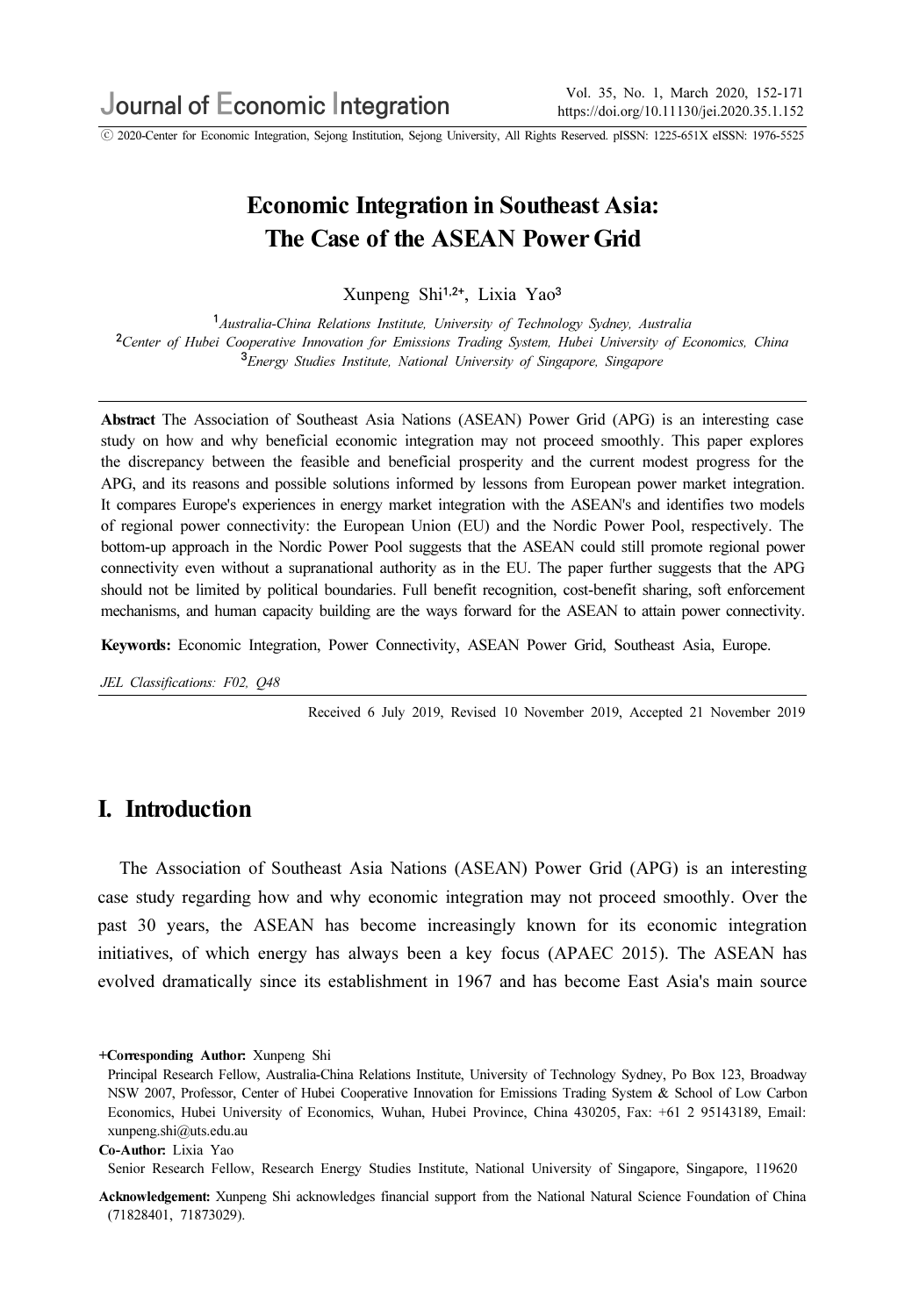of regional economic integration initiatives, including ASEAN Plus One, ASEAN Plus Three, and the East Asia Summit (Dent 2017, Frost 2008). Originally founded in 1967 by just five countries-Indonesia, Malaysia, the Philippines, Singapore, and Thailand-this regional organization gradually expanded to also include Brunei, Vietnam, Laos, and Myanmar. Cambodia was the last country to join the ASEAN in 1999, making for a total of 10 member countries that comprise the organization today. The ASEAN Vision 2020, adopted by ASEAN leaders in 1997, provided a fundamental cooperation framework for the region and served as the foundation for the eventual establishment of the ASEAN Economic Community (AEC) in 2015. The AEC Blueprint 2025 (AEC 2025) envisions an integrated, competitive, and resilient region, as well as "a more dynamic and resilient ASEAN," that can address challenges such as energy security issues, including the incorporation of "a sustainable growth agenda" that promotes green technologies (ASEAN Secretariat 2015).

The APG is a core project of the AEC and provides an excellent case study in the examination of Southeast Asian regional integration. Of the five characteristics, or pillars, of the AEC 2025, four are related to energy connectivity.1) The connectivity of energy networks, including the APG and the Trans-ASEAN Gas Pipeline (TAGP), is one key component (pillar iii) required for a fully integrated ASEAN (pillar i), in addition to enhanced resilience (pillar iv). It is recognized that to make the ASEAN more competitive (pillar ii), the energy sector must be competitive, open, and aligned with the greater economy. Energy is an important area in which equitable economic development (pillar iv) can be implemented, because electricity services must eventually traverse the entire region. As of 2016, about 65 million people did not have access to electricity in the ASEAN, mainly in Indonesia (23 million), Myanmar (22 million), and the Philippines (11 million) (IEA, 2018).

Although quite a few papers do exist in the academic literature on the topic of the APG, little attention has been paid to its implications for overall economic integration or how the European experience might help the APG surpass the limitations of its current plan. Ahmed et al. (2017b) summarized the current complications that member countries must confront in order to develop an ASEAN transmission structure, with a central focus on the technical issues related to the exchange of clean and sustainable energy during transmission. Chang and Li (2013) advocated for the improvement of optimal paths for power generation capacity in the ASEAN. This study, as well as a subsequent one by Ahmed et al. (2017a), focused on infrastructure development. Huber *et al.* (2015) examined cost-optimal pathways for creating a sustainable ASEAN power system. Huang et al. (2019) assessed the ASEAN's current power grid flexibility and found that the ASEAN member states (AMS) must enhance their grid

<sup>1)</sup> The AEC 2025 consists of five interrelated and mutually reinforcing characteristics (pillars), namely, (i) a highly integrated and cohesive economy; (ii) a competitive, innovative, and dynamic ASEAN; (iii) enhanced connectivity and sectoral cooperation; (iv) a resilient, inclusive, people-oriented, and people-centered ASEAN; and (v) a global ASEAN (ASEAN Secretariat 2015).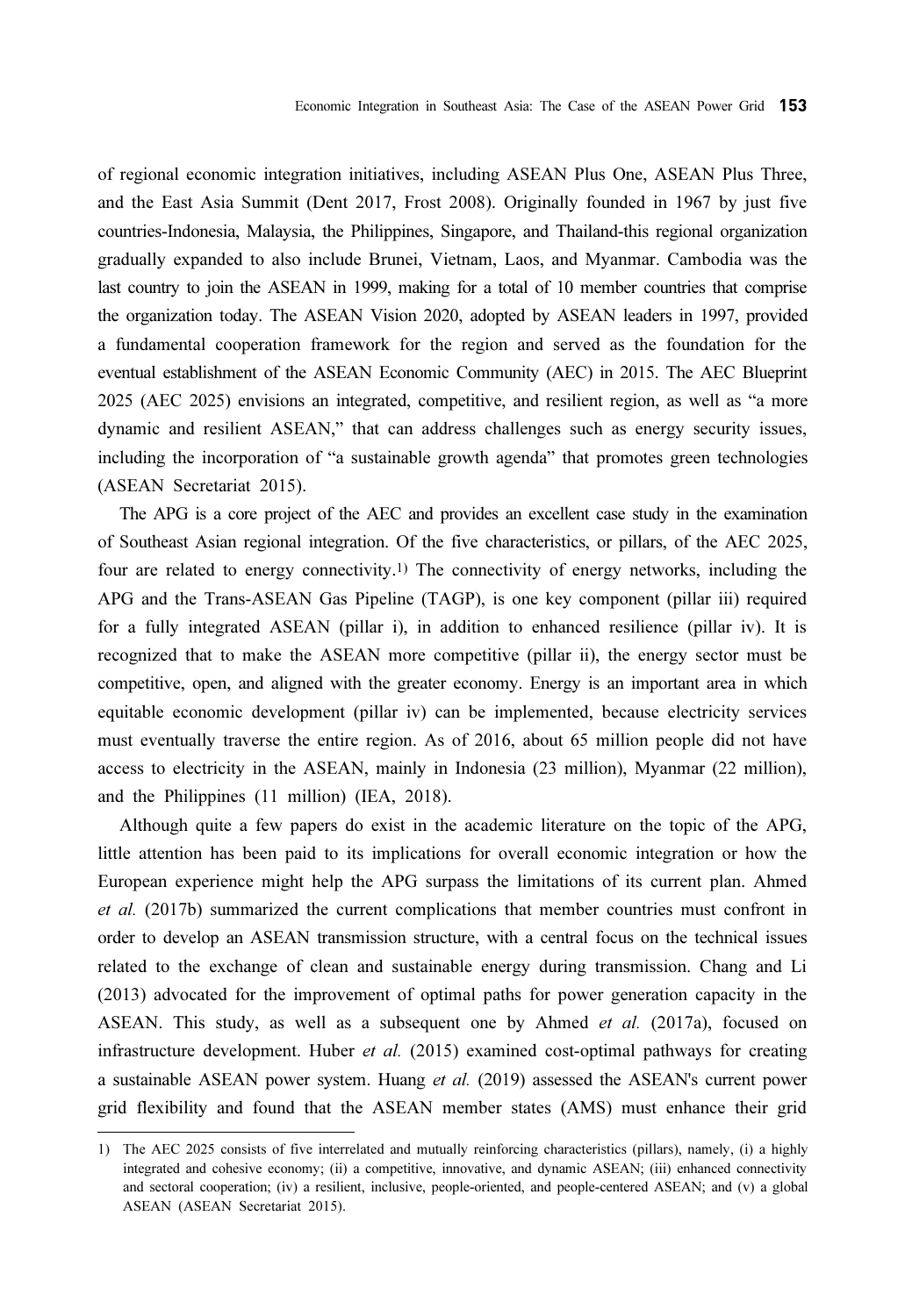flexibility in order to encourage the increased use of renewable electricity and foster a reduction in overall system costs. Adsoongnoen et al. (2007) proposed a transmission pricing method for cross-border electricity trading in the ASEAN. Her *et al.* (2018) studied various methods that would enable the fair distribution of the APG's benefits to its constituent member countries. Shi et al. (2019) identified challenges to regional power connectivity within the ASEAN and between ASEAN members and neighbors and suggested how and when regional cooperation may be leveraged to facilitate enhanced connectivity. Although all of these papers studied the many critical issues surrounding the development and operation of the APG, they did not assess whether or not the APG is either economically or politically feasible and why economically feasible integration projects sometimes do not proceed well. In 2014, Shi accessed the progress of the APG and the TAGP in relation to targets defined in 2015 by the AEC Blueprint. However, this work is outdated. A comprehensive research report edited by Li and Kimura (2016) examined the institutional and political barriers to the formation of an integrated ASEAN electricity market and the possible business models and market design methods proposed for the advancement of the ASEAN based on similar European experiences. It was argued that the example of the well-integrated European Union (EU) electricity market provided experiences and lessons for the integration of the ASEAN's electricity market. However, its emphasis is more on market design rather than how the broader institutional and political environment interacts with efforts to advance the APG. Yao et al. (2019) assessed how China's Belt and Road Initiative could play a role in the facilitation of ASEAN electricity market integration.

The goals of this paper are to explore the discrepancies between feasible and beneficial prosperity and reasons for the modest progress of ASEAN electricity market integration, as well as possible solutions informed by lessons learned from European power market integration. The EU leads the world in electricity market integration, so decision makers involved in the APG development might learn from the European experience, especially from the Nordic Power Pool (Nord Pool), which shares several similarities with the ASEAN's current circumstances.

The next section of this paper briefly explains the need for, and current status of, regional power connectivity among the AMS. This is followed by an examination of regional power connectivity in Europe and lessons that can be gleaned for the benefit of the ASEAN. The concluding section discusses policy implications.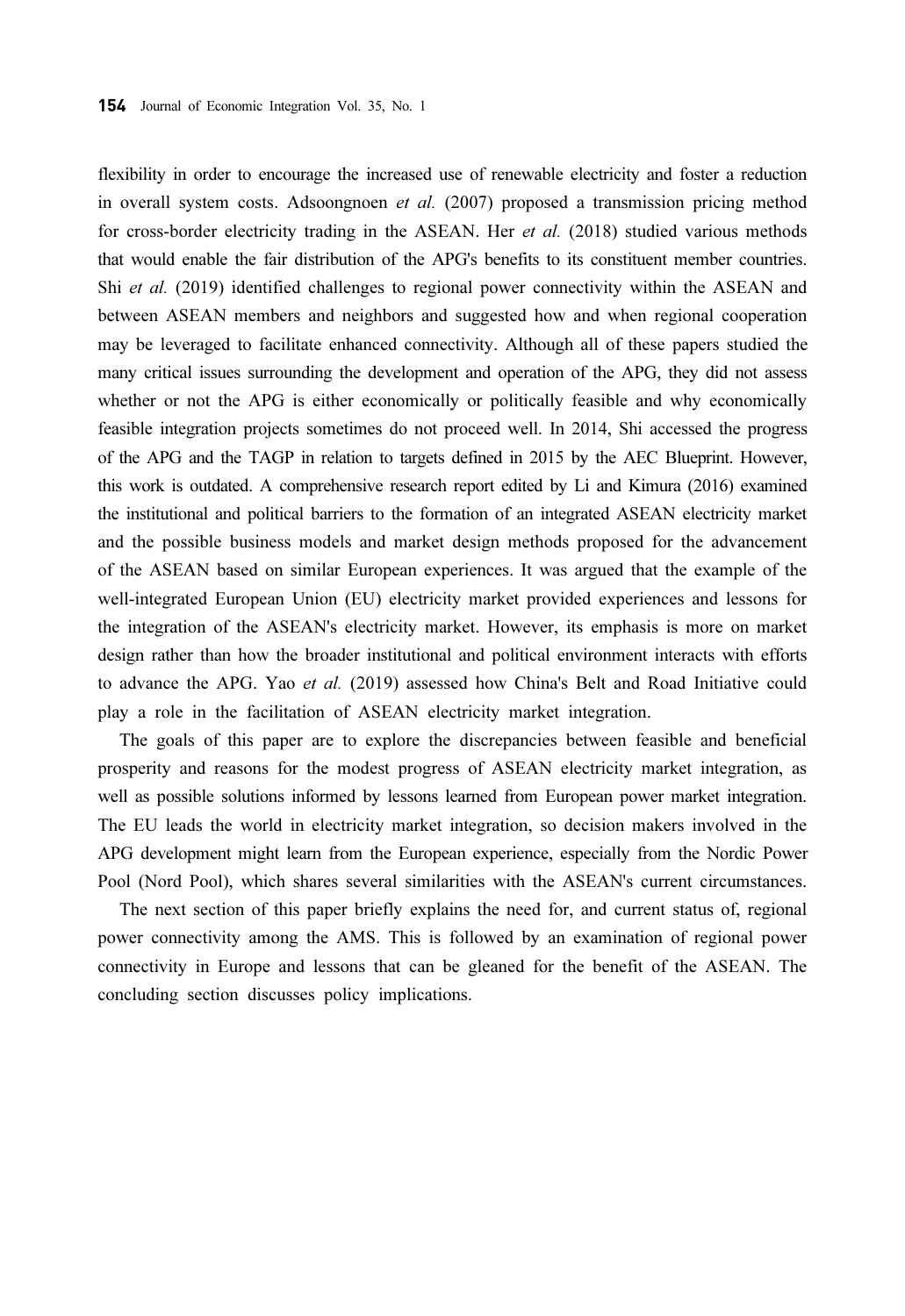## II. Regional Power Connectivity in the ASEAN

#### A. The ASEAN's energy landscape

The ASEAN's annual gross domestic product growth averaged 5.1% (at constant prices) between 2000 and 2015, a higher average growth rate than that of the Asia and Pacific Region as a whole (4.6%) and almost twice the world average of 2.8% (ESCAP 2019). The ASEAN's rapid economic growth has inevitably led to a concurrent growth in energy consumption. Its total primary energy supply (TPES) during this period averaged 3.4% per year, which was much higher than the global average of 2.1% (see Figure 1).



Figure 1. Average annual TPES growth rate, 2000~2015

(Source) Asia Pacific Data Portal.

However, there is a large imbalance in the ASEAN's energy consumption as compared with that of its neighbors. Their per capita greenhouse gas emissions also vary considerably. The ASEAN's energy use per capita was only 53.5% of the global average in 2015. As shown in Table 1, there is a big gap between per capita energy use in Southeast Asia and in its neighboring countries. In 2015, the highest per capita TPES in Southeast Asia was 6.51 tons of oil equivalent (toe) in Brunei, whereas the lowest was 0.38 toe in Myanmar. Emission patterns are similar to those of per capita energy consumption. Brunei discharged 14.4 tons of carbon dioxide  $(CO<sub>2</sub>)$  per capita in 2015, whereas Myanmar discharged only  $0.5$  tons of  $CO<sub>2</sub>$  per capita (see Table 1).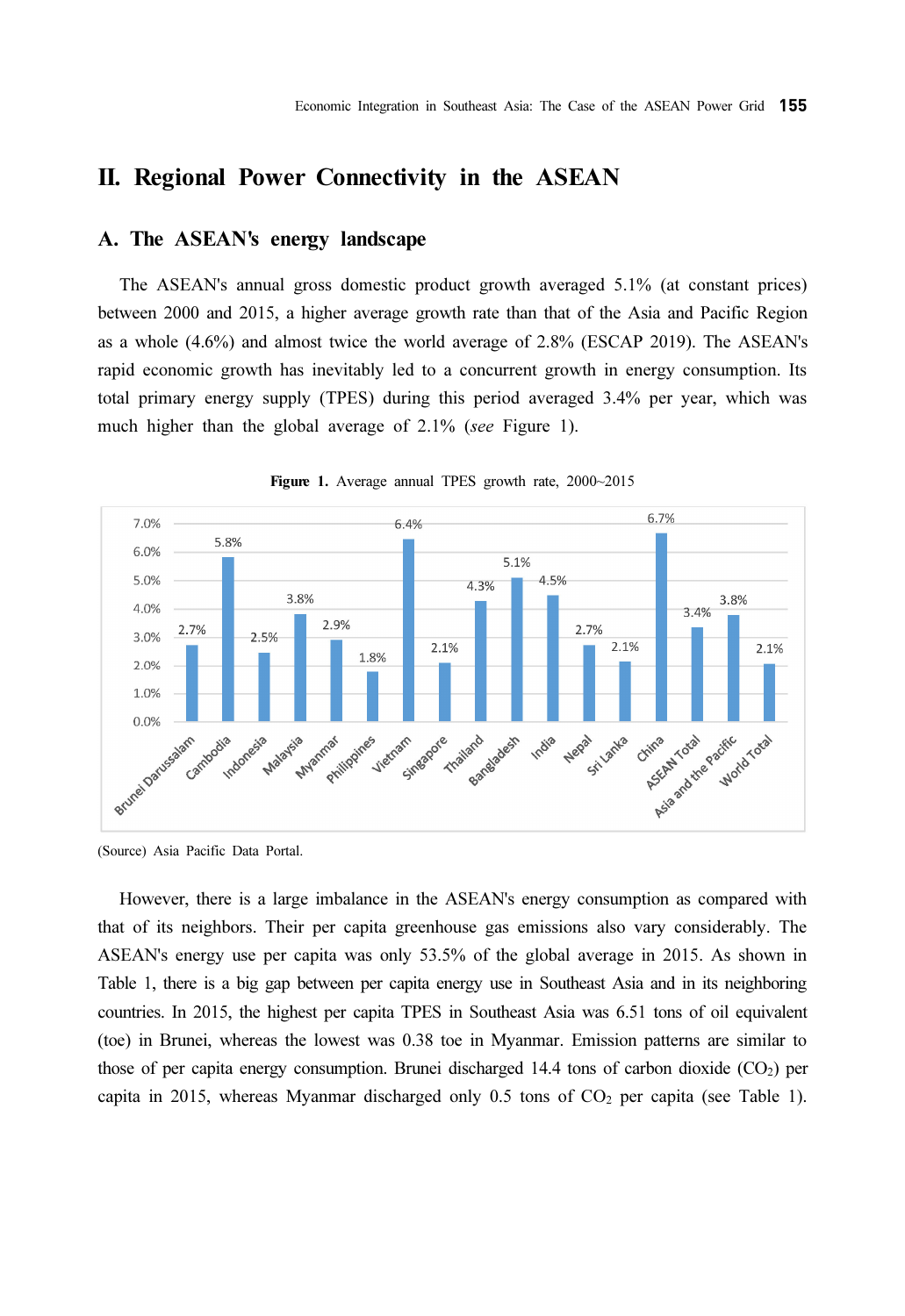| Country              | TPES,<br>toe/person | Emissions<br>per capita,<br>t/person | Emission<br>intensity.<br>g/dollar<br>$(2011$ PPP $)$ | Electricity<br>consumption,<br>kWh per capita |        | SDG-7 Access<br>to electricity<br>$(\%$ of population) |      |
|----------------------|---------------------|--------------------------------------|-------------------------------------------------------|-----------------------------------------------|--------|--------------------------------------------------------|------|
|                      | 2015                | 2015                                 | 2015                                                  | 2000                                          | 2014   | 2000                                                   | 2016 |
| Brunei Darussalam    | 6.51                | 14.4                                 | 193                                                   | 7544                                          | 10,243 | 100                                                    | 100  |
| Cambodia             | 0.45                | 0.5                                  | 157                                                   | 33                                            | 271    | 16.6                                                   | 49.8 |
| Indonesia            | 0.87                | 1.7                                  | 165                                                   | 390                                           | 812    | 86.3                                                   | 97.6 |
| Lao PDR              |                     |                                      |                                                       |                                               |        | 43.2                                                   | 87.1 |
| Malaysia             | 2.80                | 7.2                                  | 287                                                   | 2748                                          | 4596   | 97                                                     | 100  |
| Myanmar              | 0.38                | 0.5                                  | 92                                                    | 76                                            | 217    | 44.1                                                   | 57   |
| Philippines          | 0.51                | $\mathbf{1}$                         | 149                                                   | 499                                           | 699    | 73.5                                                   | 91   |
| Vietnam              | 0.79                | 1.8                                  | 324                                                   | 285                                           | 1411   | 86.2                                                   | 100  |
| Singapore            | 4.63                | 8                                    | 99                                                    | 7575                                          | 8845   | 100                                                    | 100  |
| Thailand             | 1.97                | 3.6                                  | 237                                                   | 1448                                          | 2540   | 82.1                                                   | 100  |
| Bangladesh           | 0.24                | 0.4                                  | 140                                                   | 101                                           | 310    | 32                                                     | 75.9 |
| India                | 0.65                | 1.6                                  | 274                                                   | 395                                           | 806    | 59.4                                                   | 84.5 |
| Australia            | 5.27                | 16                                   | 365                                                   | 10,194                                        | 10.059 | 100                                                    | 100  |
| China                | 2.13                | 6.5                                  | 486                                                   | 993                                           | 3927   | 96.2                                                   | 100  |
| <b>ASEAN Total</b>   | 0.99                | $\overline{2}$                       | 194                                                   |                                               |        | 78.7                                                   | 92.7 |
| Asia and the Pacific | 1.53                | $\overline{4}$                       | 352                                                   |                                               |        | 79.2                                                   | 92.7 |
| World Total          | 1.85                | 4.4                                  | 289                                                   | 2384                                          | 3127   | 77.9                                                   | 87.4 |

Table 1. Energy and environmental indicators for the ASEAN and its neighbors

(Source) Electricity consumption per capita was extracted from World Development Indicators; the other data were extracted from the Asia Pacific Energy Portal (ESCAP 2019).

In terms of electricity, imbalances exist in both the levels of consumption and rates of access. As of 2016, five of the AMS achieved universal access to electricity, but over half of Cambodia's population remains limited access to electricity. Only three countries (Brunei, Malaysia, and Singapore) had an electricity consumption level that exceeded the world average. In 2014, Myanmar exhibited the lowest electricity consumption per capita (217 kWh) in the ASEAN, slightly lower than that of Cambodia (271 kWh), whereas Brunei (10,243 kWh) had the highest electricity consumption per capita (see Table 1). According to one United Nations standard (AGECC 2010), as of 2014 only Brunei, Malaysia, Singapore, and Thailand had achieved the minimum electricity consumption level required for a modern society (2000 kWh per capita per year). According to the International Energy Agency (IEA) (2018), as of 2016 there were still some 65 million people who did not have access to electricity in the ASEAN, concentrated mainly in Indonesia, Myanmar, and the Philippines.

Because the ASEAN remains to be one of the fastest growing regions in the world, its demand for energy is expected to soar over the next two decades. The fifth ASEAN Energy Outlook, in its business-as-usual (BAU) scenario, projected that the ASEAN's TPES will grow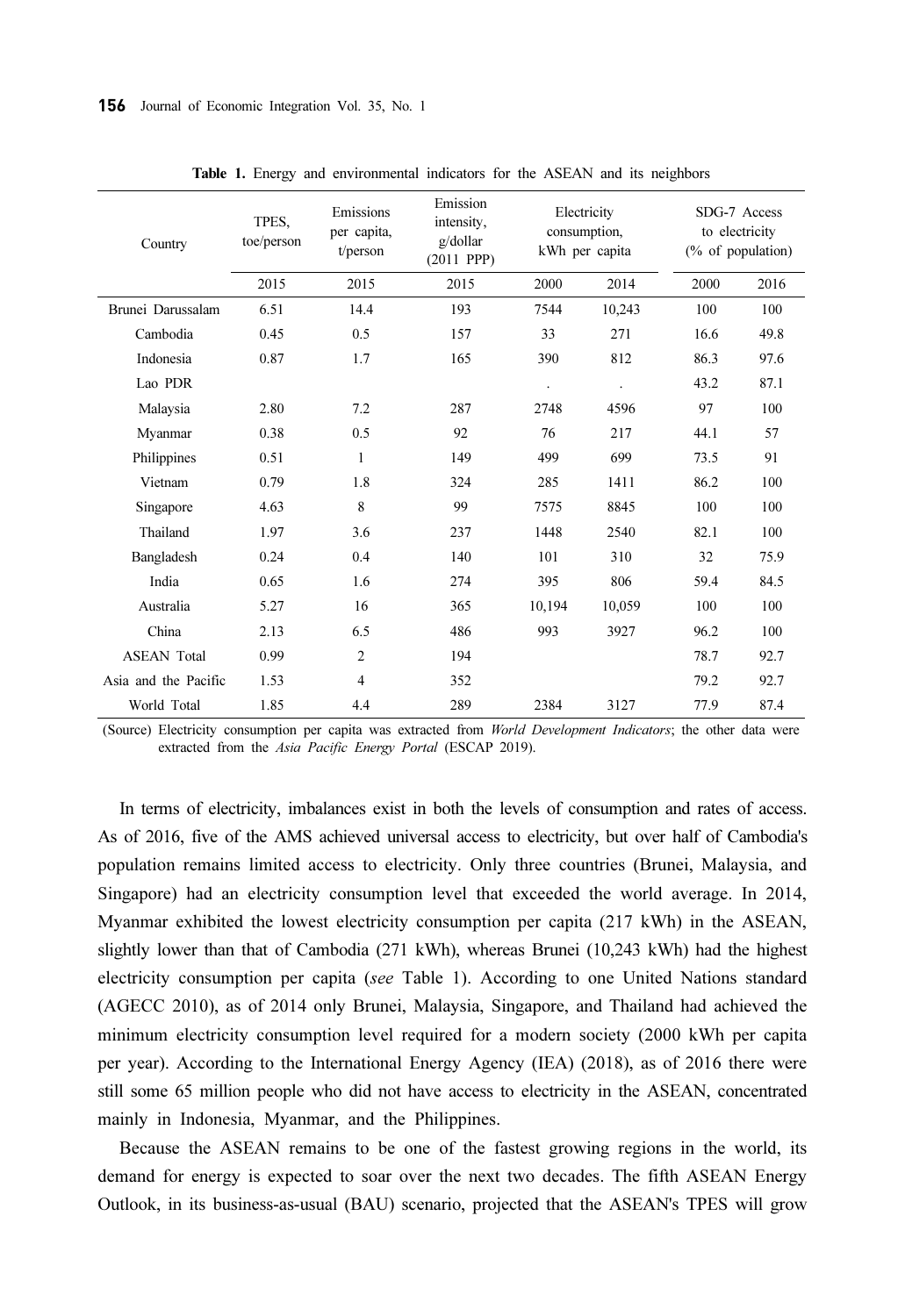at an annual rate of about 3.4% between 2016 and 2040, while electricity demand will be tripled (ASEAN Centre for Energy 2017c). Increases in the demand for energy are expected to continue to be dominated by demand for fossil fuels, notably coal; the share of fossil fuels in TPES is expected to increase from 76% in 2016 to 78.6% in 2040, whereas coal's share of the TPES will increase from 12% in 2015 to 23% in 2040 in this BAU scenario (ASEAN Centre for Energy 2017c).

#### B. The need for regional power connectivity in the ASEAN

These significant increases in energy consumption that are expected to occur over the next two decades and the fossil fuel-dominant energy mix creates two challenges for the ASEAN's energy sector. First, there will be a widening gap between supply and demand, which will create new risks in the security of the energy supply and its affordability. The supply-demand gap will continue to expand over the next two decades, leading to growing import dependence, particularly on oil and natural gas supplies (ASEAN Centre for Energy 2017c). It is estimated that the ASEAN's oil import dependency will increase from 44% in 2011 to 75% in 2035. By 2030, all ASEAN member countries will be net importers of fossil fuels, with the exception of Brunei and Indonesia (IEA 2015).

Second, the increasing consumption of fossil fuels, particularly coal, will lead to growth in CO2 emission levels from 1446 million tons (Mt) in 2015 to 3460 Mt in 2040 in the BAU scenario (ASEAN Centre for Energy 2017c). Between 2015 and 2040, these additional  $CO<sub>2</sub>$ emissions from the ASEAN are expected to grow roughly equivalent to those of the world's fifth highest emitter, Japan, in 2014 (World Bank 2018). This increase in the ASEAN's  $CO<sub>2</sub>$ emissions could offset global efforts to reduce emissions. Also quite concerning is an assessment of whether a country's intended nationally determined contribution goals were sufficient to meet the 2 °C pathway limit, which determined that the goals of all of the assessed ASEAN countries, namely, Malaysia, Thailand, Indonesia, and Vietnam, were "insufficient" (Gao et al. 2019).

The development of the ASEAN's abundant low-carbon energy sources could enable the simultaneous addressing of these two challenges. The ASEAN could potentially create 241 GW of hydropower capacity. This is more than the ASEAN's total generation capacity as of 2015. Southeast Asia also has a large potential to employ solar photovoltaics and biomass for energy use. Indonesia alone possesses over 32.6 GW of geothermal resources (see Table 2). The development of the ASEAN's low-carbon energy resources could replace many of the planned thermal power plants-without increasing generation costs. At present, even the most cost-effective hydrothermal and geothermal resources are underdeveloped, due mainly to an uneven distribution in low-carbon energy resources and a mismatch between energy demand and production (Shi 2016).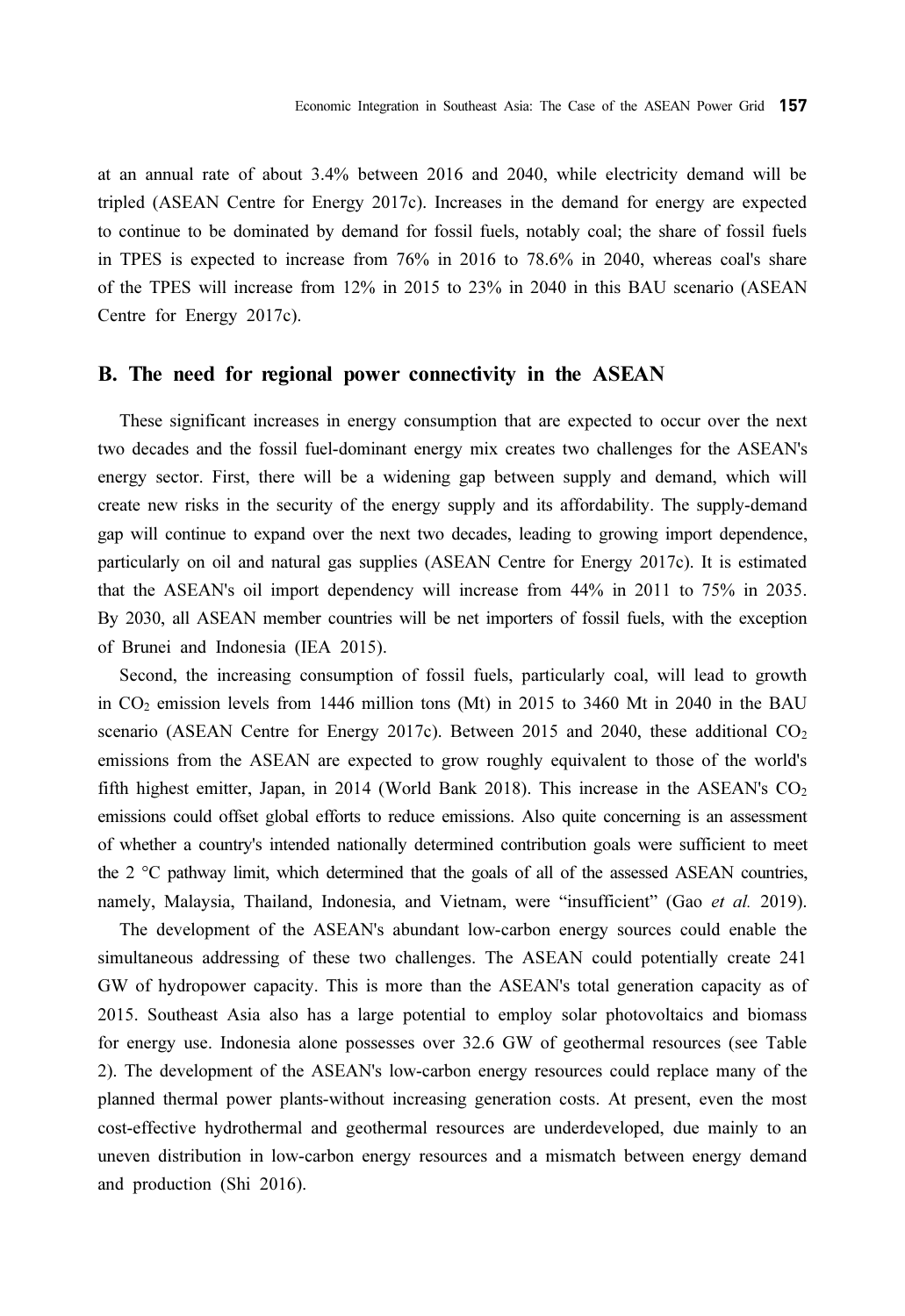| Country       | <b>Biomass</b><br>(GW) | Geothermal<br>(GW) | Hydro<br>(GW) | Wind<br>(GW)     | Tidal<br>(GW) | Solar<br>$(kWh/m^2/day)$ | Installed capacity<br>$(GW)$ , 2015 |  |
|---------------|------------------------|--------------------|---------------|------------------|---------------|--------------------------|-------------------------------------|--|
| <b>Brunei</b> |                        |                    | 0.07          |                  |               | $9.6 - 12$               | 0.9                                 |  |
| Cambodia      |                        |                    | 10            |                  |               | 5                        | 1.69                                |  |
| Indonesia     | 32.6                   | 28.9               | 75            |                  | 49            | 4.8                      | 73.7                                |  |
| Lao PDR       | 1.2                    | 0.05               | 26            | $0.68*$          |               | $3.6 - 5.3$              | 5.8                                 |  |
| Malaysia      | 0.6                    |                    | 29            |                  |               | 4.5                      | 30.0                                |  |
| Myanmar       |                        |                    | 40.4          | $\overline{4}$   |               | 5                        | 5.3                                 |  |
| Philippines   | 0.24                   | $\overline{4}$     | 10.5          | 76               | 170           | 5                        | 18.8                                |  |
| Singapore     |                        |                    | $\mathbf{0}$  | $\boldsymbol{0}$ | $0.03 - 0.07$ | 3.15                     | 13.0                                |  |
| Thailand      | 2.5                    |                    | 15            | 5.3-6.4          |               | $5 - 5.6$                | 58.6                                |  |
| Vietnam       | 0.56                   | 0.34               | 35            | 7                | $0.1 - 0.2$   | 4.5                      | 38.6                                |  |
| <b>ASEAN</b>  | 37.7                   | 33.3               | 241.0         | 87               | 219           |                          | 246.7                               |  |

Table 2. ASEAN member states' renewable power potential

(Source) The installed capacity data were for 2015 and were sourced from the Asia Pacific Energy Portal; the other data were extracted from the ASEAN Power Cooperation Report (ACE & CREEI 2017); Lao PDR's wind potential data were from IRENA (IRENA 2018).

The presence of underdeveloped clean energy resources amid an increasing electricity demand and progressively stiffer emission control measures justifies the importance of regional power connectivity. The surge in variable renewable energies, namely, solar and wind, enhance the case for improving regional power connectivity. Although some of the AMS are rich in fossil fuel resources rather than low-carbon resources, others are resource-poor, with a limited indigenous energy supply. This further constrains each individual country's choices in terms of their energy supply. However, it is precisely this mismatch that makes the development of hydropower in Vietnam, Myanmar, Laos, and Cambodia very logical.

Pumped hydro capacity is undergoing significant development in the region. Most of its existing pumped hydro capacity, totaling around 1.7 GW as of 2016, is located in the Philippines and Thailand, which are two major consumers of power. Indonesia was expected to commission its first pumped hydro plant generating 1.04 GW in 2019, and Vietnam's first project to generate 1.2 GW was approved in January 2017 (IRENA 2018). These projects may function as large-scale energy storage and play an important role in the integration of a variety of renewables for the region as a whole.

Given the mismatch between low-carbon electric power generation potentials, high-power consumption among member states, and the fossil fuel-dominated energy mix, regional power connectivity could increase the penetration of low-carbon energy at lower prices (UN-DESA 2006). In addition to the economic and environmental benefits, regional power connectivity in the ASEAN might enhance regional energy security, improve generation flexibility and load factors, and mitigate the intermittence of variable renewable energies (ACE et al. 2018).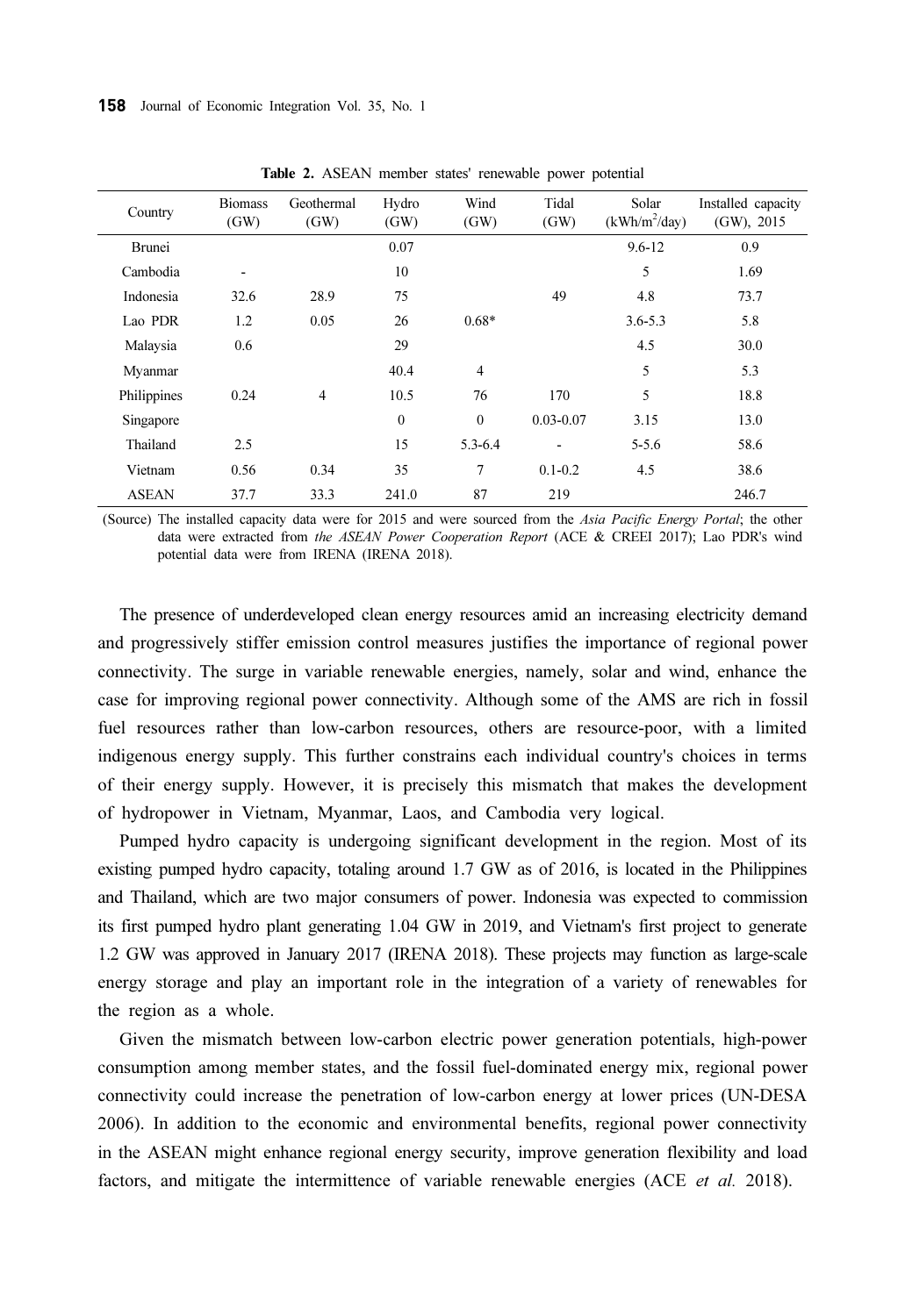### C. The APG

The ASEAN recognizes the great importance of a reliable, efficient, and resilient electricity infrastructure to promote regional economic growth and development (APAEC 2015). Of particular interest is (i) the development of hydropower potential in the member states of Cambodia, Laos, and Myanmar for domestic use; (ii) the construction of cross-border interconnections to supply the growing power demand of Malaysia, Thailand, Singapore, and Vietnam; and (iii) facilitating trade and promoting a regional power market. To achieve these goals, the ASEAN established regional power grid interconnection arrangements throughout the APG under the auspices of the ASEAN Vision 2020.

It is envisaged that the development of the APG will occur step by step: initially on cross-border bilateral terms and then be expanded to include sub-regional arrangements (ASEAN Secretariat 1997). The "Lao PDR-Thailand-Malaysia-Singapore (LTMS) Power Integration Project" is the first pilot project for multilateral electricity trade in the ASEAN. The LTMS project is now selling 100 MW electricity from Lao PDR to Malaysia through Thailand (Yao et al. 2019). Because of difficulties in incorporating Singapore's electricity market into fixed-volume trading, Singapore is not participating at this stage.

At the sub-regional level, the Greater Mekong Sub-region (GMS) is promoting grid connectivity and power trade among five of the AMS: Cambodia, Lao PDR, Myanmar, Thailand, Vietnam, and China's Yunnan and Guangxi Provinces. GMS power market development adopts a "building block approach" to physically facilitate the cross-border transmission of power by developing essential grid interconnection infrastructure (ADB 2018). The GMS countries' experiences demonstrate that the factors that have enabled GMS countries to implement high-priority, sub-regional projects and initiatives are both pragmatic and action oriented. A results-focused approach is necessary, as well as the development of mutual trust and goodwill (ADB 2011).

As of May 2017, there were 14 cross-border connections at eight out of the 16 planned APG interconnection systems. The capacity under the APG connections had increased from 3489 MW in 2015 to only 5212 MW in 2017 in the ASEAN region (ASEAN Centre for Energy 2017a). In November 2017, a targeted capacity of 30,000 MW was set as a goal for the ASEAN Plan of Action for Energy Cooperation (APAEC) Phase I (2016-2020), in order to achieve a stable and high-quality multilateral power trading system (ASEAN Centre for Energy 2017b).

The establishment of the AEC in 2015 and its further advancement provided the political, regulatory, and policy framework for the establishment of a regional energy market. Building on the successful realization of the AEC in 2015, the AEC 2025 envisions that power connectivity will contribute to the development of an integrated, dynamic, competitive, and resilient ASEAN (APAEC 2015).

The key implementation arrangements for ASEAN energy cooperation such as the APG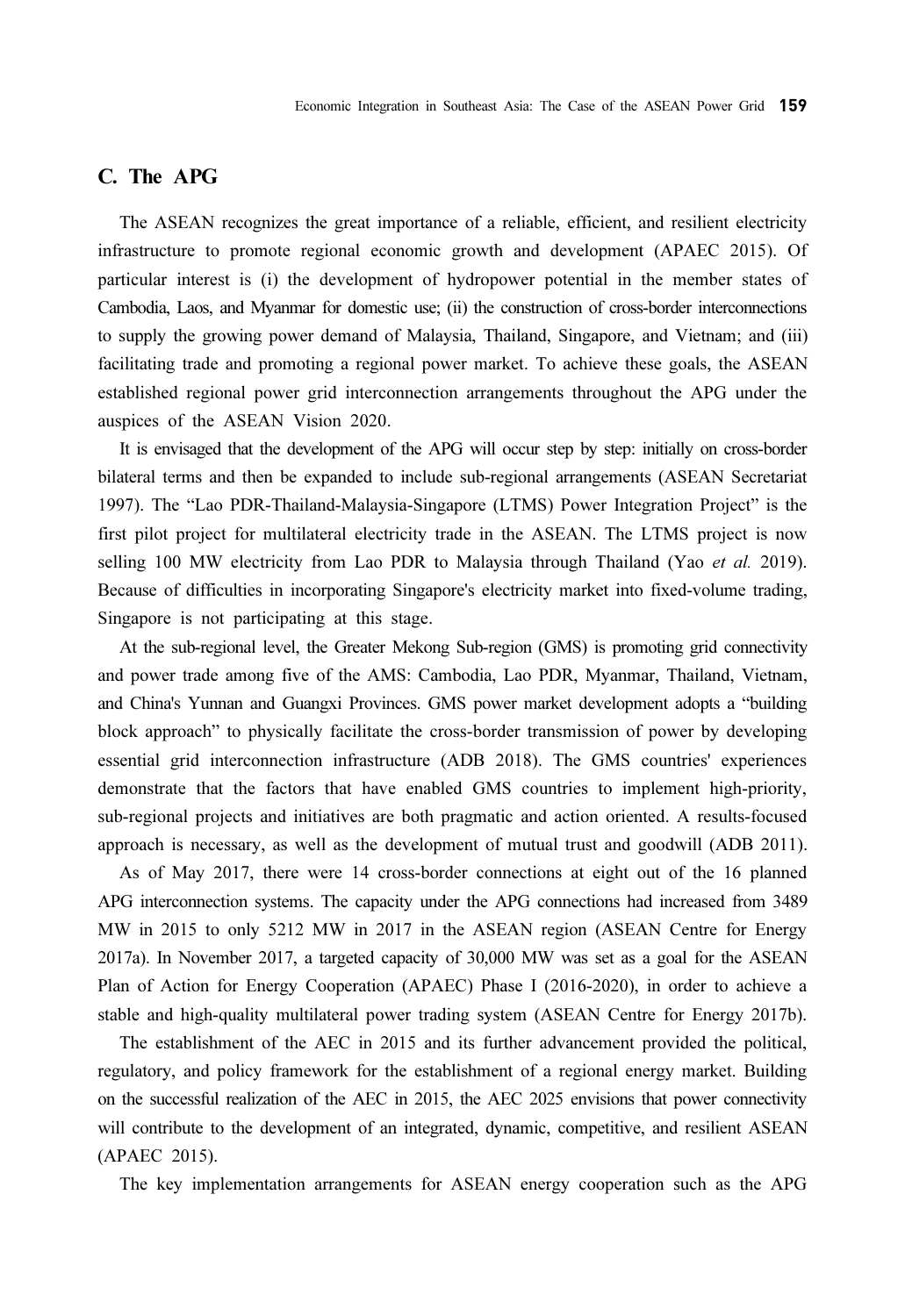include summits, ministerial meetings, senior official meetings, and the ASEAN Centre for Energy (ACE). The ACE and the Regional Policy and Planning Sub-Sector Network will monitor the progress of the APG, as well as other measures set forth in the APAEC (APAEC 2015). Similar to the ASEAN approach, the GMS program has been pursued through institutional arrangements consisting of leaders' summits, ministerial-level conferences, and various levels of meetings (Shi et al. 2019).

Despite support from the AEC and the efforts of utility companies, the ASEAN's power connectivity is still in its preliminary stages of development. There is neither a single regional electricity network nor a unified ASEAN regional energy market (Halawa et al. 2018). Power grids are, to a large extent, restricted by national boundaries, and all trans-national power grid connections under the APG plan continue to be governed by bilateral arrangements. Existing cross-border energy exchanges are either very small or based on pre-established bilateral purchase agreements. Furthermore, the completion of all currently planned interconnection systems, which are bilateral, will not lead to the development of any complete regional power grid. There is no clear vision regarding the future of the APG: whether it should be a harmonized and integrated single grid or a few heterogeneous national power grids that are linked by an ASEAN-wide backbone (Shi & Kimura 2013).

There are numerous obstacles to the APG and the establishment of an integrated ASEAN energy market. First, the AMS has long attached great importance to the concepts of sovereignty and nationalism. This position has not changed-even after the AEC was established-subsequently prompting the AMS to protect their own markets rather than cooperate with energy trading. Second, some members of the AMS do not have the capacity to govern a technically and economically complex energy sector. Third, the ASEAN region covers a wide area with hundreds of peninsulas and thousands of islands. The absence of a single, clearly bounded continental region makes it difficult to construct power grids across the entire ASEAN region. Last, political, economic, and social cultures vary greatly, making ASEAN energy market integration less efficient (Andrews-Speed 2016).

To address these challenges and achieve an integrated ASEAN electricity and energy market, the ASEAN ultimately needs to harmonize intra-regional policies and legal standards and establish a standardized power purchasing license in order to formulate a taxing framework for power trading and create clear pathways for cross-border investment (ASEAN Centre for Energy 2017a).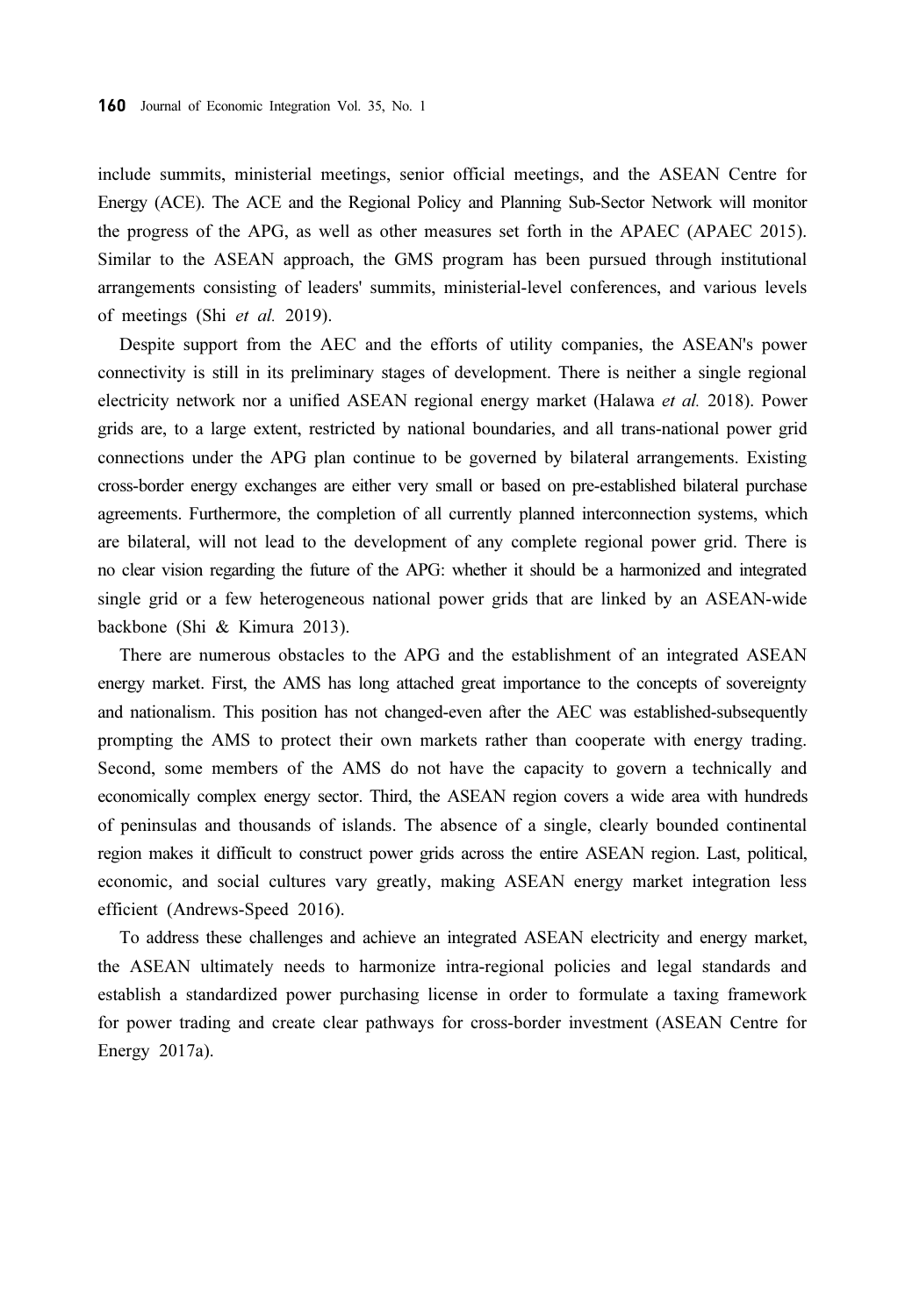# III. Approaching Regional Power Connectivity: The European Experience

Since the establishment of the European Coal and Steel Community (ECSC), energy always played a key role in European economic integration (Alter & Steinberg 2007). In the electricity sector, three legislative packages that passed in 1996, 2003, and 2009 gradually opened the European electricity sector up to competition from an internal European electricity market (KUL Energy Institute 2015). As the EU leads the world in electricity market integration, those involved in the development of the APG can learn from European experiences, specifically those of the Nord Pool, which shares several similarities with the ASEAN's circumstances. As one of many research methodologies used in the social sciences, the qualitative case study method is employed to investigate a phenomenon within its real-life context (Baxter & Jack 2008). This section analyzes two cases in the European electricity market to highlight different approaches to electricity market integration and how a bottom-up approach could be applicable to the ASEAN region.

#### A. The EU's single energy market: the top-down approach

The creation of the European electricity market is considered to be the world's most extensive integration of various state-level and national electricity markets (Li & Kimura 2016). Energy cooperation in Europe dates back to the 1950s with the creation of the ECSC and Euratom, upon which the foundation of the EU was built. In 1988, the single energy market goal was identified as a key component of the establishment of a single European market for goods, services, capital, and labor (Andrews-Speed 2016).

The electricity and gas markets are two key areas of EU energy market integration. However, the starting point for the European electricity market has few differences from the ASEAN situation of today. Before the 1990s, the European electricity sector was a regulated monopoly in which vertically integrated companies in each country were responsible for the generation, transmission, distribution, and supply of electricity (KUL Energy Institute 2015). Over time, continental Europe established a synchronous grid that includes most continental EU member states. Currently, the continental European power system includes 26 countries and is one of the largest interconnected power systems in the world (ENTSO-E 2019). Power exchanges such as the Nord Pool are considered to have played a critical role in facilitating the development of infrastructure interconnections.

EU energy market integration was elaborated in three steps, referred to as the first, second, and third "energy packages." A common goal during each of these three packages was the liberalization of the energy market. The first energy package included the EU directive of 1996 (1996/92/EC), which set common rules for electricity in the internal market. The unbundling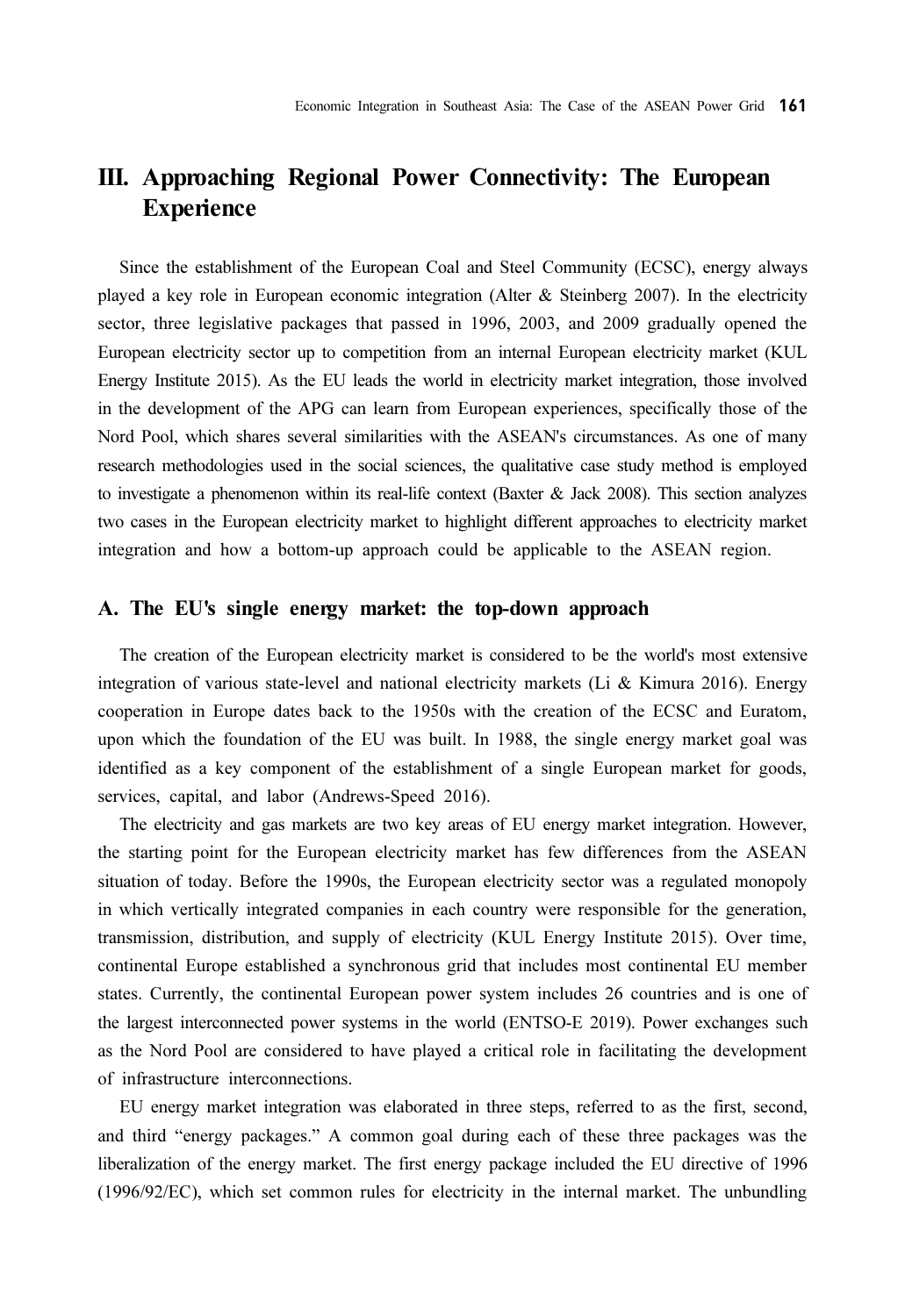of generation and transmission was a key requirement in this first package. The second energy package, adopted in 2003 (2003/54/EC), further advanced market liberalization by separating transmission and distribution, establishing national energy regulators, and enabling free choice in the retail markets for industrial consumers by 2004 and for domestic consumers by 2007. The third energy package, adopted in 2009 (2009/72/EC), further strengthened market liberalization by means of "ownership unbundling" or the effective separation of transmission and distribution systems from other business activities. The third package established binding rules for cross-border power grid management and created the Agency for Cooperation of Energy Regulators (ACER) and the European Network of Transmission System Operators for electricity and gas (Li and Kimura 2016).

The third energy package was passed into law in March 2011 with the goal of fostering the maintenance of a more harmonized, integrated European energy market. It consisted of directives and regulations for the establishment of common rules pertaining to the internal energy market and access to the network for cross-border power trading. It reformed several aspects of the market, including unbundling ownership in order to stipulate a separation between energy suppliers and network operators, strengthening the independence of regulators to generate internal energy market competitiveness, and establishing the ACER. The ACER plays a central role in encouraging electricity market integration by promoting cooperation among national energy regulatory entities and monitoring their activities (ACER 2019). It provides a non-binding framework for European electricity market integration. This framework is a base for drafting network codes, namely, a set of arrangements that covers technical, physical, and operational interconnectivity, as well as market design fundamentals. It also governs how market participants generate, trade, and consume electricity within an effectively integrated electricity market (Rakhmah and Li 2016).

All of these arrangements reinforce a top-down approach to facilitating the EU single energy market. The EU market's integration has benefited from the EU's rules and policies on energy market liberalization and integration. European energy policies have been implemented through a legal system governed by EU regulations and EU directives. Under the EU framework, member states streamline their national laws and regulations to conform to the regulations and directives of the EU. This enables member states to avoid inconsistencies in their institutional aspects. The regional court also ensures that EU plans and targets are enforced in member countries and may step in to resolve any disputes. The European Commission can refer cases of non-compliance to the European Court of Justice (European Commission 2019). This institutional arrangement helps to find ways to achieve technical and other types of harmonization, thus allowing the establishment of a synchronized grid.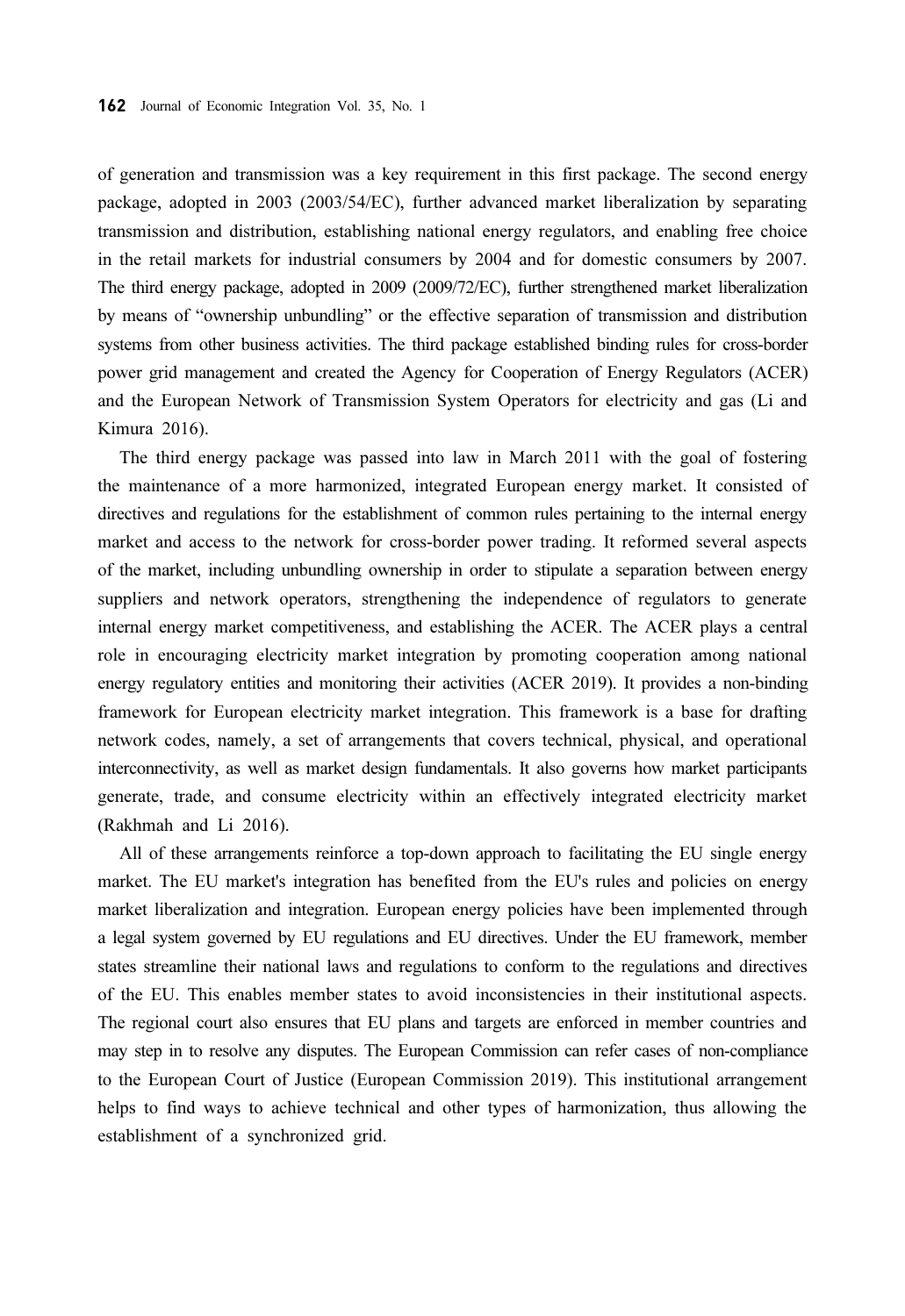#### B. The nord pool experience: the bottom-up approach

Although pan-EU energy market integration, including power connectivity, has been promoted by a top-down approach, the success of the Nord Pool demonstrates that a bottom-up approach can also facilitate power connectivity. Such a bottom-up approach is particularly valuable in the absence of overall architecture.

The Nordic electricity market, or the Nord Pool that launched in the early 1990s, is one of the most important and tangible outcomes of energy cooperation in the Nordic region (Andrews-Speed 2016). The Nord Pool consists of operators from four Nordic countries: Sweden, Finland, Norway, and Denmark. Unlike the EU top-down model, the Nord Pool was initiated and driven by the utility companies and developed gradually on a voluntary basis. It started with bilateral exchanges between Norway and Sweden and then gradually expanded to include Denmark and Finland, ultimately achieving overall integration with the greater EU market (Bredesen and Nilsen 2013).

The Nord Pool is distinct from the EU model of integration in that it regulates the energy market on the basis of general principles rather than detailed rules (Andrews-Speed 2016). Since the beginning of the Nord Pool's formation, the utilities of its constituent countries were the decision-making bodies of the Nord Pool market, which were required to behave in accordance with market principles rather than according to the supervision or regulation of a supranational body. On the basis of principles, electricity utilities in the Nordic region were regulated or subjected to different roles on the part of regulators, market operators, transmission system operators, and market players. As for the regulator role, the national authorities of the respective countries still regulate power trading; as for the market operator role, the Nord Pool is the only common market for power trading; as for the transmission system operator role, system operators in the respective countries own their national grids; and as for the market player role, electricity producers, consumers, and traders are all registered as exchange members in the Nord Pool (Flatabø et al. 2003). All of the participants entered the Pool on a voluntary basis. Working based on market rules, the Nord Pool is a non-mandatory pool, and there is no single significant market power in the entire Pool area (Hjalmarsson 2000).

Nordic experiences in energy cooperation indicate that regional power connectivity can take place within a small group of countries that have convergent interests. The pragmatic, bottom-up Nordic approach has been applied to the Indian and southern African power pools, suggesting that a regional power market can be established between states or sub-national entities even if the overall power industry is state owned and vertically integrated and electricity tariffs are subsidized. This further implies that ASEAN power connectivity might be advanced under the current circumstances if a pragmatic, step-wise approach is adopted (Andrews-Speed 2016).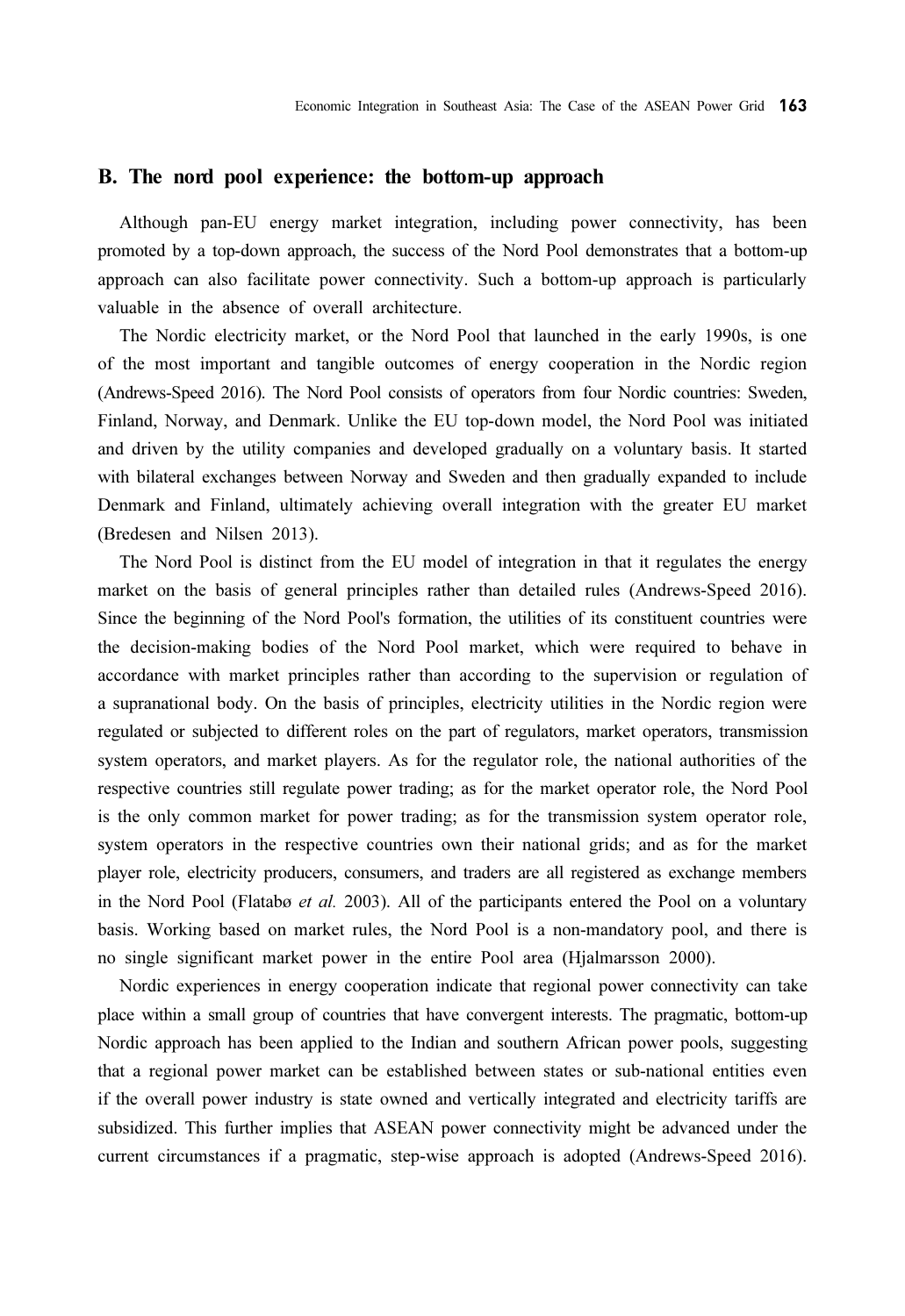## IV. Europe's Lessons and the Implications for ASEAN Power Market Integration

#### A. Lessons learned from the EU's energy market integration

The European experience demonstrates that although a top-down approach is efficient for realizing an integrated energy market, it is possible to establish such a market using a bottom-up approach. This fact has reference value for ASEAN electricity market integration.

On one hand, the EU's top-down approach is not applicable to the ASEAN; pan-ASEAN power connectivity and trade are unlikely to be achieved in the new few decades. A successful regional integration requires that the constituent countries share a strong political desire to cooperate with their neighbors and that the necessary region-wide institutions exist. The EU experience demonstrates that political will and relevant enforceable plans under regional governance are key factors for facilitating the establishment of regional power connectivity. A desire to achieve energy competitiveness, energy sustainability, and energy supply security has motivated Europe's integration of its electricity market. The EU reformed the electricity market-by liberalizing, privatizing, and restructuring the electricity sector-in order to create a competitive, single, and integrated European electricity market. The accomplishment of such results depended on a tremendous effort driven by a motivated European Commission (Li & Kimura 2016). The EU legal framework mandated members to comply with the laws and regulations mutually agreed upon at the EU level. In contrast to EU practice, a lack of political will create delays and constraints that thwart the growth of the electricity trade (ECA 2010).

Unlike Europe, in which the European Community functions as a strong supranational authority to drive the alignment of technical standards, the ASEAN does not have the benefit of such a region-wide, supranational authority (Lee 2017). The ASEAN region is governed in the so-called unique ASEAN way (Deloitte 2015), founded upon a multilateral approach firmly based on the principles of consensus, non-interference, and non-confrontation (Bosch 2015). Aside from the AEC, there is no single regional authority that can make and enforce standards, laws, and regulations across member countries in order to achieve ASEAN regional integration.

Furthermore, many countries, including AMS, lack the power, capacity, and capability to harmonize technical standards effectively (ECA 2010). Apart from the significant differences in technical standards, regulations, and laws that are impediments to integration in ASEAN power markets, electricity markets in many AMS have not yet been liberalized and do not even have a vision of future liberalization (Wu et al. 2012).

There even exists a fundamental lack of political willingness to realize regional power market integration. Multiple reasons could explain this lack of political will. Currently, individual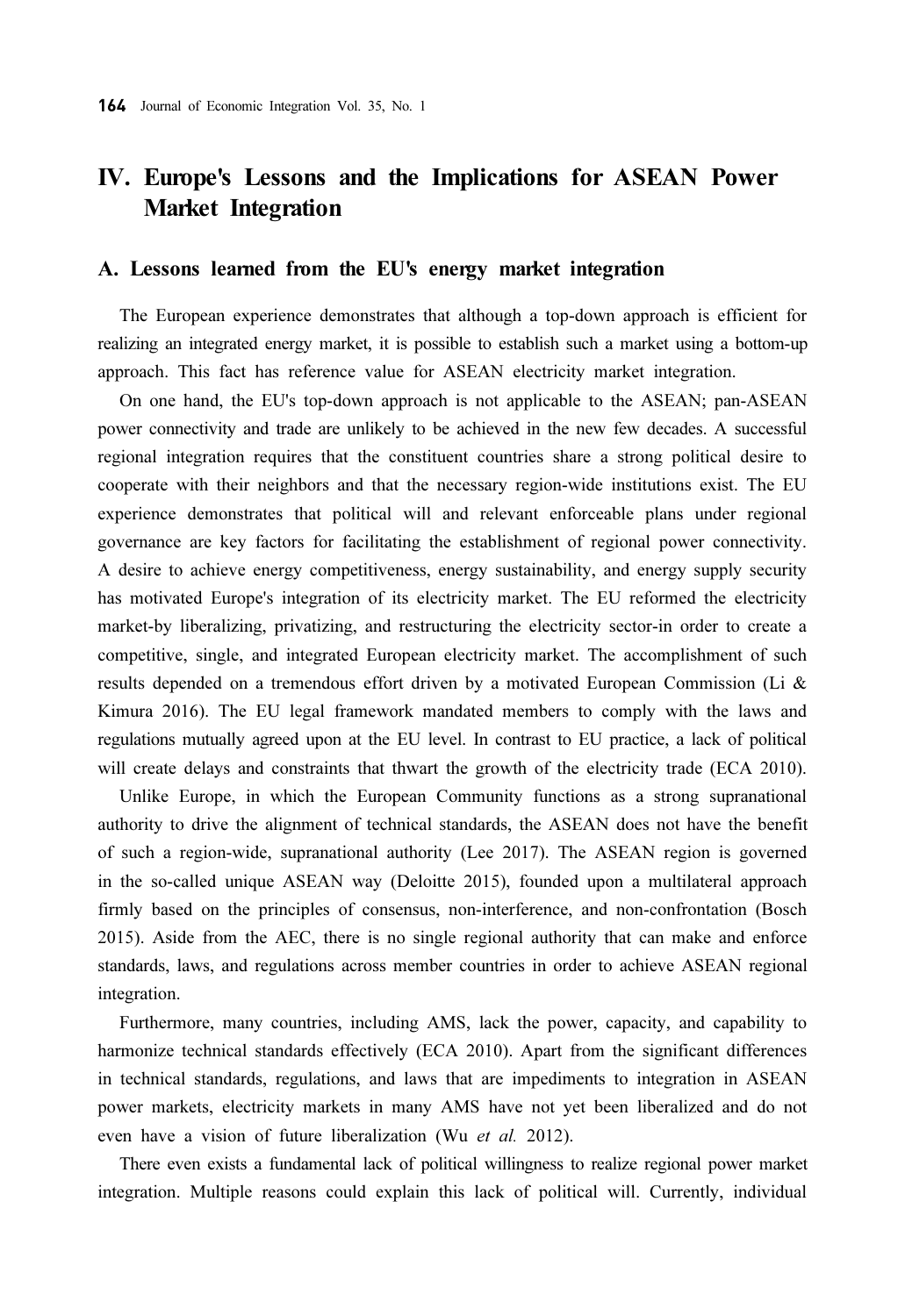ASEAN nations continue to prioritize their individual national energy security over regional integration. This causes a fragmentation in the energy market because a national energy security concept requires self-sufficiency and thus limits regional energy trade (Shi and Kimura 2013, Taghizadeh-Hesary et al. 2019). Governments often do not pay attention to regional connectivity, as in the case of the GMS in the 1990s. Instead, they focus more on domestic power sector development (World Bank 1999). As a result, some governments are less keen to support the APG due to their individual need to prioritize the development of their own national grid and protect their own energy sector (Kumar 2015, Olchondra 2016).

On the other hand, bottom-up and incremental approaches are practical in advancing regional power connectivity in the absence of an overall regionally integrated architecture. The institutional mechanism underpinning Nordic energy cooperation is not laws or regulations as in the EU single market but consensus among its constituent members, which is also an ASEAN practice. Without an overall interconnectivity architecture, the formulation of person-to-person interaction might be useful in advancing a regional power market, as in the Nordic case, where regional power trading was initially performed without state agreements (Mundaca et al. 2013).

The ASEAN has adopted a gradual strategy to initially allow each possible interconnected system, even if it only covers two or three countries, to be operational. Trading between different systems can begin with power exchanges occurring according to respective production costs, with the savings shared by the participants. Then, more sophisticated and uniform trading systems can be established over time (ACE and CREEI 2017). However, as summarized in Section 2.3, the APG is limited to bilateral connections and power exchanges based on contracts rather than trade.

This bottom-up approach requires that regional power connectivity be able to create benefits for all stakeholders. Therefore, regional interconnection projects can be driven by economic incentives, with the assistance of political agreements, but must not be based solely on political willingness when the economic foundation is not strong enough. However, although there are economic benefits, a concern about energy security and a lack of political trust are still obstacles to the ability to reap all of the benefits (Shi et al. 2019).

The bottom-up and incremental approaches should also incorporate enforcement measures that can materialize future visions and plans to construct power grids and integrate the energy market within the ASEAN. Given the consensus-based approach that has been adopted in ASEAN community building, the ASEAN is adept at forging visions and plans for energy development but poor at the ultimate delivery of projects and the realization of such plans (Andrews-Speed 2016).

Despite the fact that a bottom-up approach might advance ASEAN power market integration, further development of regional integration willingness is always desirable. The AEC could advance political trust among the ASEAN countries and thus facilitate a shift away from a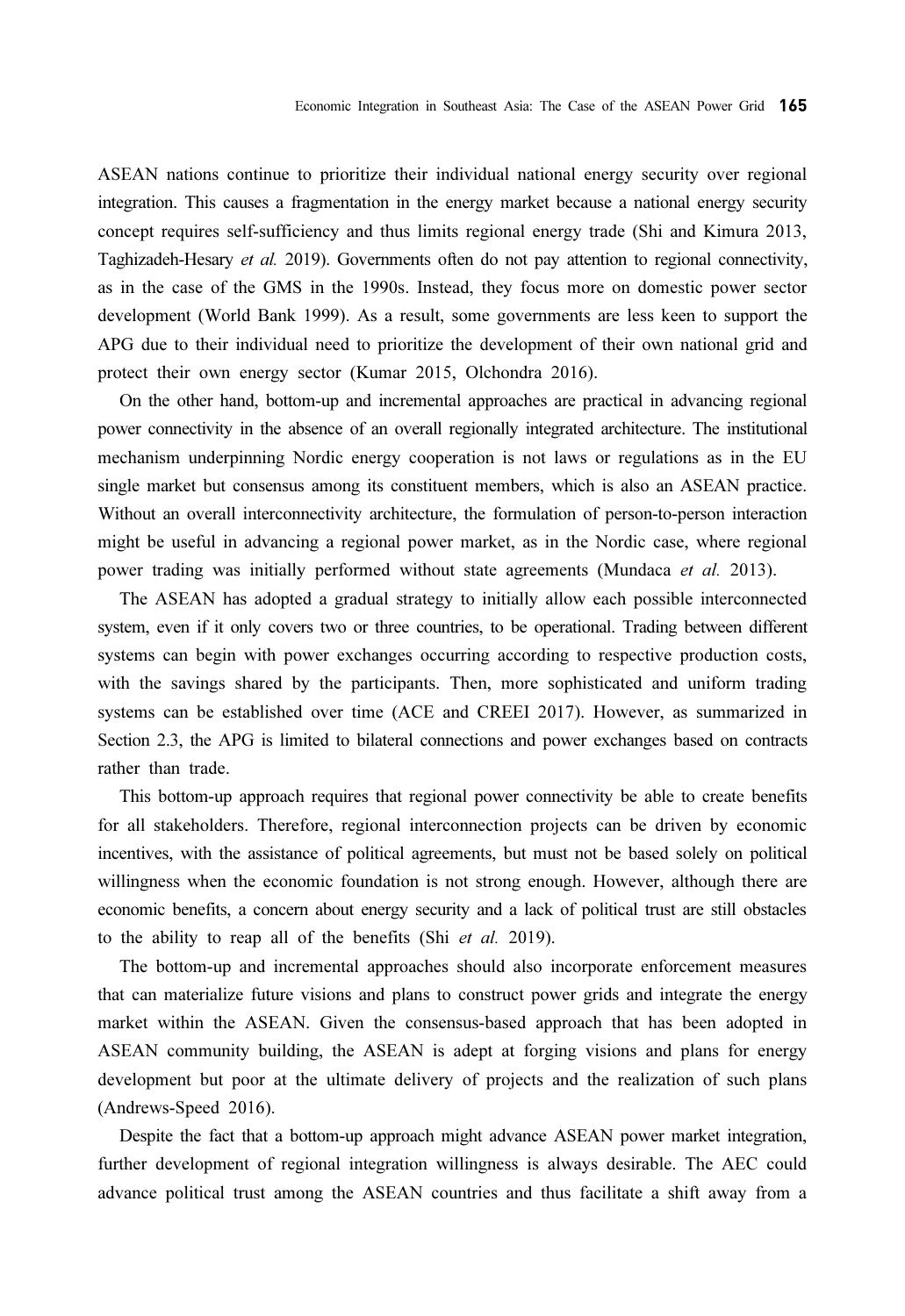national energy security perspective toward a regional paradigm, which is needed to promote regional energy market integration, including cross-border power trade (Shi 2016). However, since it took the EU two decades to move from an unbundled to an integrated energy market, the ASEAN's power market integration is unlikely to be achieved in the next two decades given ASEAN's lack of overall economic integration as in the EU.

#### B. Implications for APG integration

On the basis of the aforementioned analysis, several implications can be drawn from which the development of the APG might be accelerated.

First, the APG development plan should be more open and inclusive so that non-ASEAN countries, such as China, can be included. The development of the APG is constrained by the current ASEAN institutions. First, the pan-ASEAN concept of the APG limits the progress of the APG to the capability of the weakest ASEAN member. The regional grid plan cannot proceed until Cambodia and Myanmar establish their national grids. What's worse is that, if connected, the unstable voltage and frequent power outages in some of the AMS could seriously affect the overall performance of the regional power grid (Zhang & Zha 2014). Second, the political boundaries of the APG plan limit its cost-effectiveness. Although it is much more cost-effective to integrate with China than the Philippines in the GMS case, GMS integration is seldom highlighted in the ASEAN's discussions on regional power connectivity. The inclusion of China would not only bring in additional financial and technical resources but also lead to higher integration benefits, because China's large power market size and its diversified power generation sources would add a higher comparative advantage to existing APGs. In contrast, the archipelago of the Philippines make the eastern part of the APG more challenged than the GMS.

Second, governments should recognize the full value of interconnection projects and fairly share the benefits and costs. A financially unfeasible project can become economically feasible if it has positive externalities on other industries or bring intangible political and environmental benefits (Yun & Zhang 2006). One key challenge faced by any trans-national infrastructure project, such as the construction of a hydroelectric power plant, is that costs and benefits are not evenly distributed. Some countries may incur higher costs while others receive more benefits. Government intervention is required to ensure that the distribution of costs and benefits is fair and acceptable to each of the key stakeholders. Financial feasibility can be improved by government support measures such as fiscal incentives, tax exemptions, and government guarantees. Furthermore, insurance agencies and multilateral banks can, to some extent, provide credit enhancement if government entities are involved.

Third, regional soft enforcement mechanisms should be established. Regional institutional cooperation through various regional dialog mechanisms could be a key instrument for the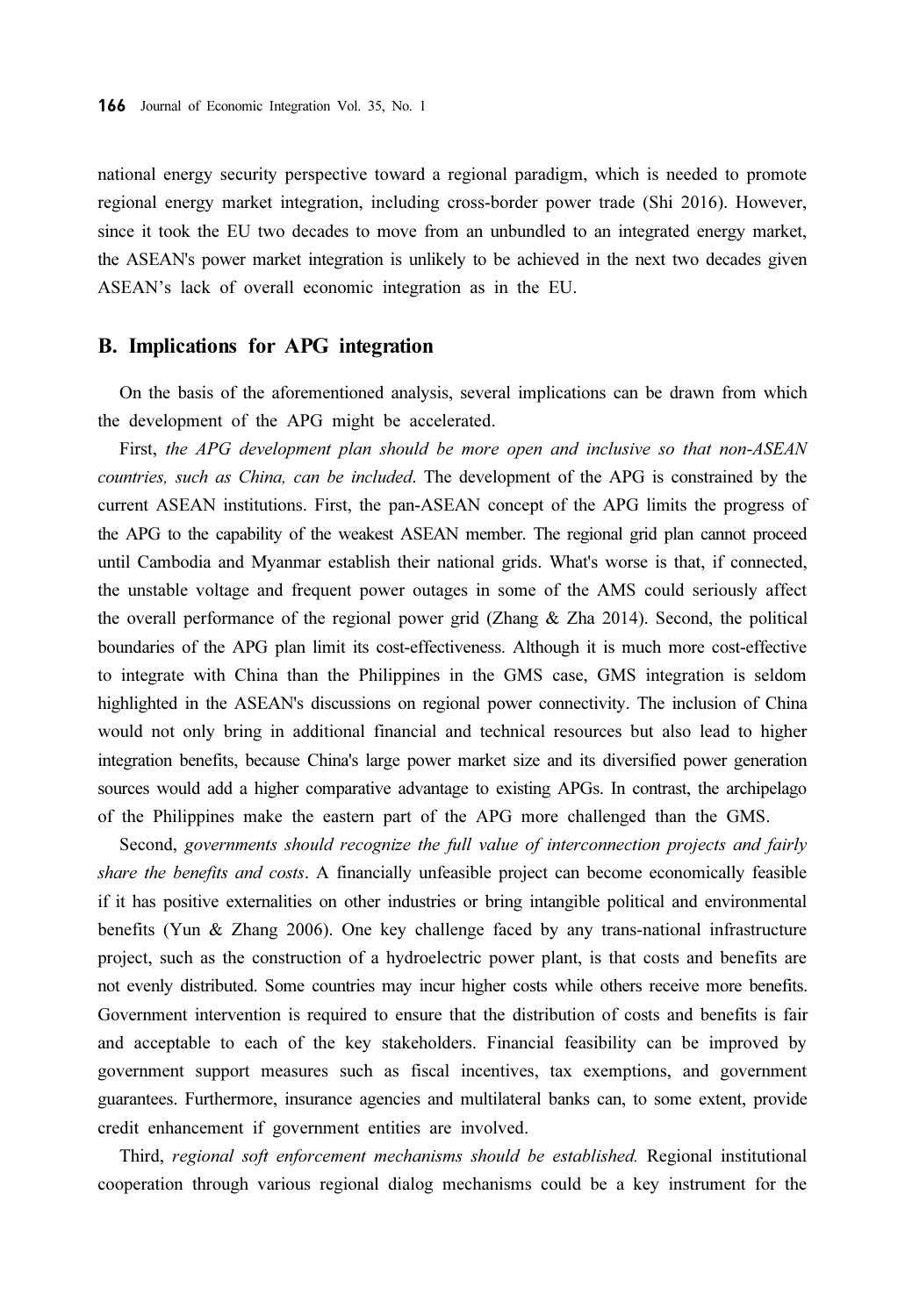implementation of interconnection projects. In the absence of a regional authority, the enforcement of APG plans will necessarily be soft and voluntary. Although the implementation of agreements in the ASEAN is voluntary and is thus uncertain and slow, some peer review mechanisms, such as the APEC Peer Review on Energy Efficiency, could be introduced to encourage national governments to implement actions to which they have committed (APEC 2002). A national inter-ministerial committee could be adopted for power connectivity projects and broader cooperation frameworks. The committee could be assisted by a designated focal point or national secretariat that is put in place under GMS cooperation (ADB 2011).

Fourth, technical and human capacity at both the regional and national levels is necessary to facilitate regional power connections and trading. Qualified human resources are necessary to advance the regional market through various different stages of development toward completion and for long-term management (Mercados Energy Markets et al. 2007). Further, human capacity is needed to understand impacts, make plans, and facilitate changes. For example, the creation of the necessarily complex legal structure requires legal capacities in the participating countries (Shi & Kimura 2013). In one sentence, expertise and human resources are required at the national and corporate levels to materialize the benefits of connectivity as well as maintain them in the long term. The ASEAN could seek assistance from international organizations such as the World Bank or the Asian Development Bank to improve the AMS's capacity to achieve and manage the APG (Li & Kimura 2016).

### V. Conclusions

The APG is an interesting case study on how and why beneficial economic integration may not proceed smoothly. The uneven distribution of low-carbon energy resources and the mismatch between energy demand and supply requires a regional interconnection of power grids. Given the increasing energy demand, dependence on fossils fuels and their imports, and the need to control carbon emissions, regional cooperation will bring economic and environmental benefits as well as improvement in future energy security. The concept of the APG emerged at a similar time as did the Nord Pool and was similar to EU energy market integration. The APG development experience suggests that regional integration requires a comprehensive environment that includes not only economic benefits but also conductive institutions.

The European experience in regional power market integration provides two lessons for the ASEAN. On the one hand, the EU single energy market suggests that a top-down approach can effectively achieve regional electricity market integration in just two decades. On the other hand, the Nord Pool experience demonstrates the feasibility of integration in the absence of a supranational authority.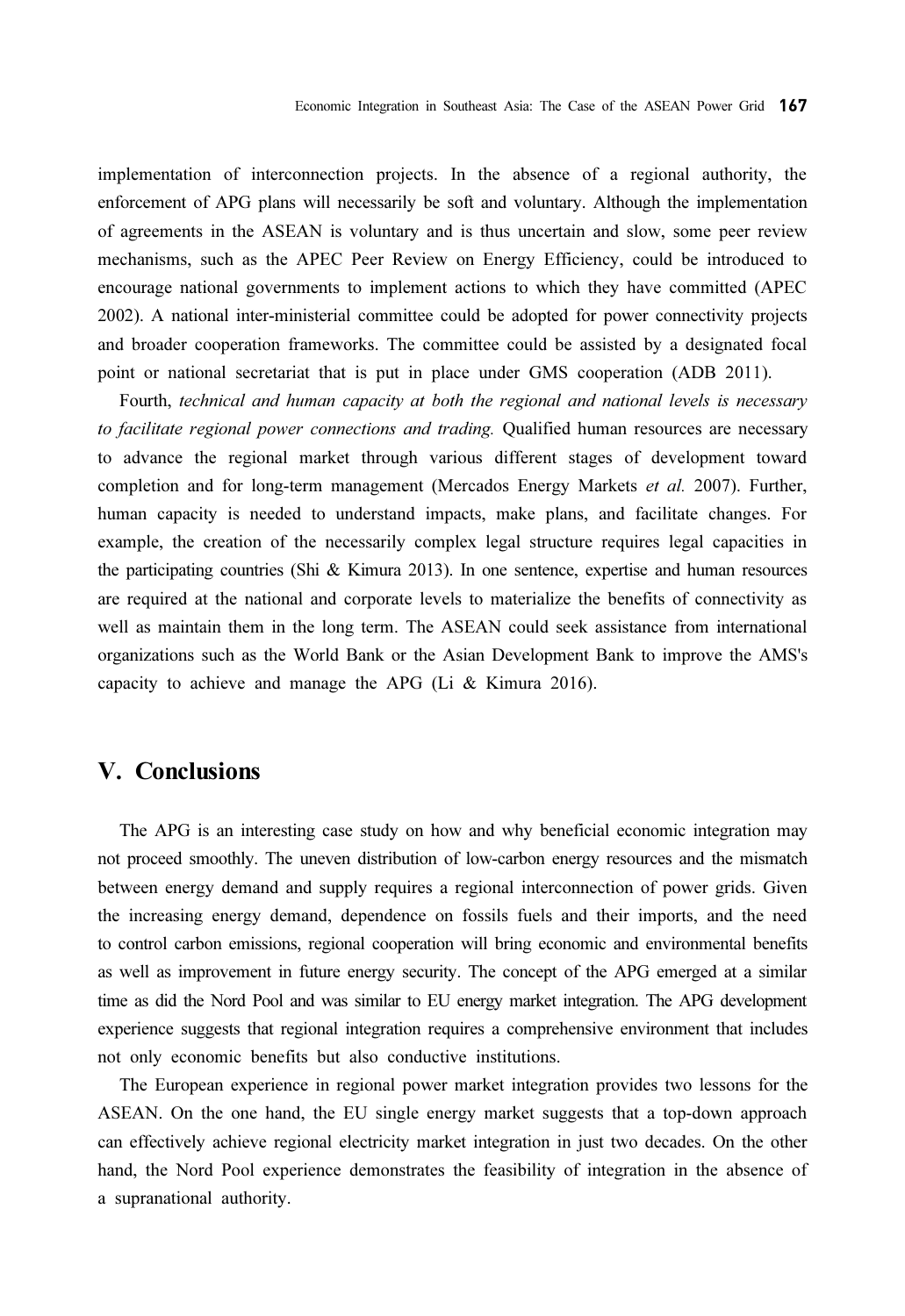Because of the ASEAN principles of consensus, non-interference, and non-confrontation, the EU's top-down approach cannot be effectively applied in the ASEAN. In contrast, the bottom-up approach suggests that ASEAN power market integration could be advanced at each possible interconnected system within the current institution. However, the under-appreciation of GMS power market integration suggests that the APG needs to go beyond political boundaries in order to take advantage of economic momentum.

Given the specific context of the ASEAN, the key cornerstones to creating an integrated ASEAN power market are full benefit recognition, cost-benefit sharing, regional soft enforcement mechanisms, and technical and human capacity building.

## References

- ACE, and CREEI (2017). ASEAN Power Cooperation Report, Jakarata. Retrieved from http://www.aseanen ergy.org/resources/reports/asean-power-cooperation-report/
- ACE, GEIDCO, and ESCAP (2018). Energy interconnection in ASEAN for sustainable and resilient societies: Accelerating energy transition, Bangkok, Thailand. Retrieved from https://www.unescap.org/resources/ energy-interconnection-asean-sustainable-and-resilient-societies-accelerating-energy
- ACER (2019). Agency for the Cooperation of Energy Regulators (ACER) website. Retrieved May 29, 2019, from http://www.acer.europa.eu/The\_agency/Pages/default.aspx
- ADB (2011). The Greater Mekong Subregion Economic Cooperation Program: Strategic Framework 2012- 2022, Mandaluyong City, Philippines: Asian Development Bank. Retrieved from https://www.adb.org/s ites/default/files/institutional-document/33422/files/gms-ec-framework-2012-2022.pdf
- ADB (2018). The Ha Noi Action Plan 2018-2022, Mandaluyong City, Philippines: Asian Developmeng Bank. Retrieved from https://www.adb.org/documents/gms-ha-noi-action-plan-2018-2022
- Adsoongnoen, C., Ongsakul, W., Maurer, C., and Haubrich, H. J. (2007). "A new transmission pricing approach for the electricity cross-border trade in the ASEAN Power Grid." European Transactions on Electrical Power. doi.org/10.1002/etep.124
- AGECC (2010). Energy for Sustainable Future, New York: United Nations Secretary-General's Advisiory Group on Energy and Climate Change.
- Ahmed, T., Mekhilef, S., Shah, R., and Mithulananthan, N. (2017a). "Investigation into transmission options for cross-border power trading in ASEAN power grid." Energy Policy. doi.org/10.1016/j.enpol.2017.0 5.020
- Ahmed, T., Mekhilef, S., Shah, R., Mithulananthan, N., Seyedmahmoudian, M., and Horan, B. (2017b). ASEAN power grid: A secure transmission infrastructure for clean and sustainable energy for South-East Asia. Renewable and Sustainable Energy Reviews. doi.org/10.1016/j.rser.2016.09.055
- Alter, K., and Steinberg, D. (2007). The Theory and Reality of the European Coal and Steel Community. Buffett Center for International and Comparative Studies Working.

Andrews-Speed, P. (2016). "Energy security and energy connectivity in the context of ASEAN energy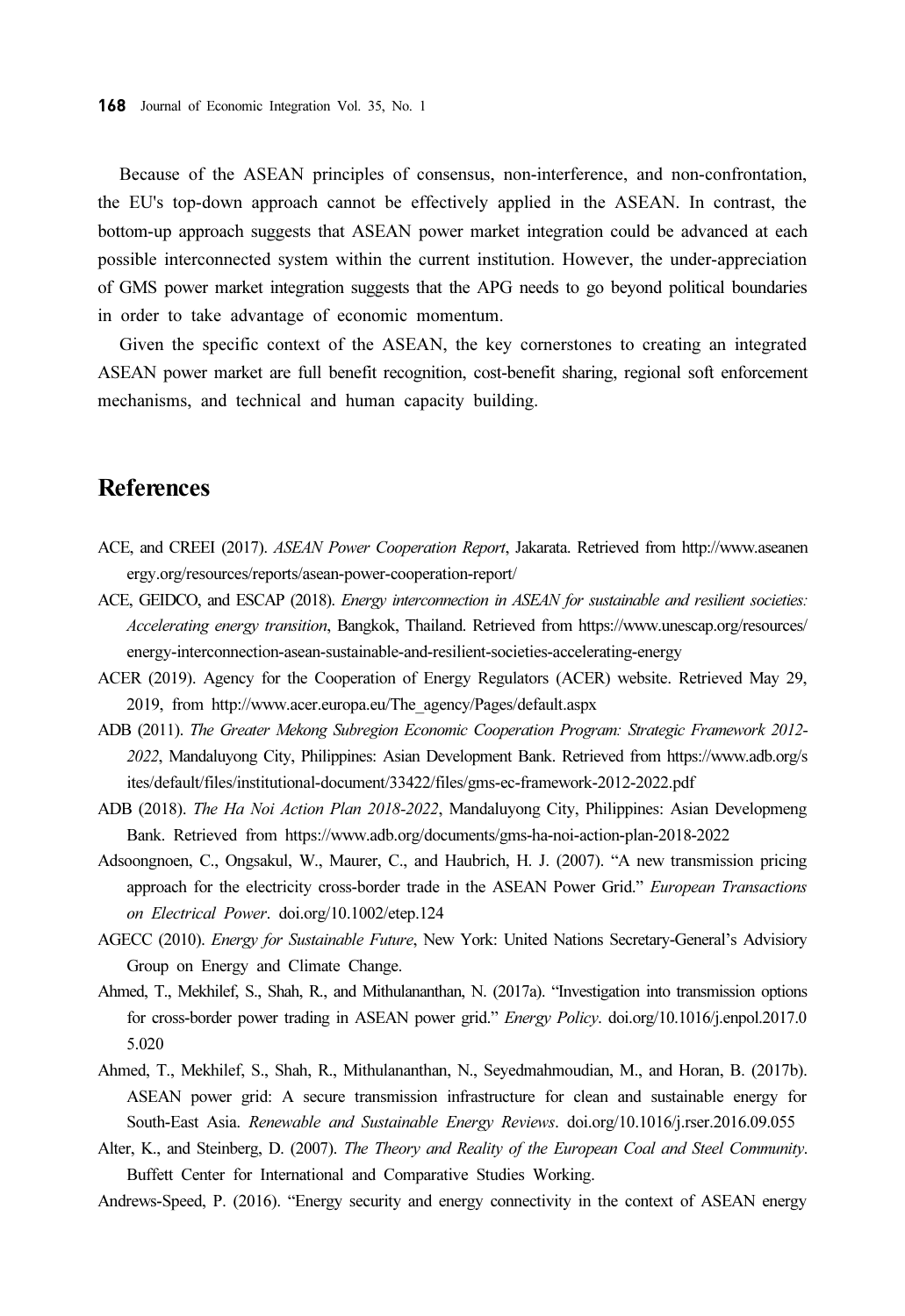market integration." in Energy Security and Connectivity: The Nordic and European Union Approaches. Singapore: Energy Studies Institute, National University of Singapore.

- APAEC (2015). "ASEAN Plan of Action f"ASEAN Plan of Action for Energy Cooperation (APAEC) 2016-2025, Jakarta: ASEAN Secretariat."or Energy Cooperation (APAEC) 2016-2025, Jakarta: ASEAN Secretariat." Retrieved from http://www.aseanenergy.org/wp-content/uploads/2015/12/HighRes-APAE C-online-version-final.pdf
- APEC (2002). Addressing the Barriers to the Interconnection of Power Grids in APEC Member Economies, Singapore: APEC Secretariat.
- ASEAN Centre for Energy (2017a). ASEAN Energy Cooperation Report 2017, Jakarata: ASEAN Centre for Energy. Retrieved from http://www.aseanenergy.org/resources/asean-energy-cooperation-report/
- ASEAN Centre for Energy (2017b). Member States Determined to Realise Interconnection Projects. Retrieved from http://www.aseanenergy.org/articles/member-states-determined-to-realise-interconnection-projects/
- ASEAN Centre for Energy (2017c). The 5th ASEAN Energy Outlook 2015-2040, Jakarata: ASEAN Centre for Energy.
- ASEAN Secretariat (1997). ASEAN vision 2020. Jakarta: ASEAN Secretariat.

ASEAN Secretariat (2015). ASEAN Economic Community Blueprint 2025, Jakarta. doi:www.asean.org

- Baxter, P., and Jack, S. (2008). "Qualitative case study methodology: Study design and implementation for novice researchers." The Qualitative Report 13, no. 4, 544-559.
- Bredesen, H.-A., and Nilsen, T. (2013). Power to the People: The First 20 Years of Nordic Power-Market Integration, Oslo.
- Chang, Y., and Li, Y. (2013). "Power generation and cross-border grid planning for the integrated ASEAN electricity market: A dynamic linear programming model." Energy Strategy Reviews. doi.org/10.1016/j. esr.2012.12.004
- Dent, C. M. (2017). East Asian integration: Towards an East Asian economic community, Tokyo. Retrieved from https://www.adb.org/sites/default/files/publication/228896/adbi-wp665.pdf
- ECA (2010). The Potential of Regional Power Sector Integration: Literature Review, London: Economic Consulting Associates Limited. Retrieved from http://www.esmap.org/sites/esmap.org/files/BN004-10\_ REISP-CD\_The Potential of Regional Power Sector Integration-Literature Review.pdf
- ENTSO-E (2019). "First milestone of Future Synchronous Connection of the Baltic Power System with Continental Europe." May 29 2019. Retrieved from https://www.entsoe.eu/news/2019/05/29/first-miles tone-of-future-synchronous-connection-of-the-baltic-power-system-with-continental-europe/
- ESCAP (2019). "Energy Information for the Asia-Pacific Region." Retrieved January 6, 2019, from https://asiapacificenergy.org/
- European Commission (2019). "Enforcing EU energy law." Retrieved May 29, 2019, from http://ec.europa. eu/energy/infringements/index\_en.htm
- Flatabø, N., Doorman, G., Grande, O. S., Randen, H., and Wangensteen, I. (2003). "Experience with the nord pool design and implementation." IEEE Transactions on Power Systems 18, no. 2, 541-547.
- Frost, F. (2008). ASEAN's regional cooperation and multilateral relations: recent developments and Australia s interests, Canberra. Retrieved from https://www.aph.gov.au/About\_Parliament/Parliamentar y\_Departments/Parliamentary\_Library/pubs/rp/rp0809/09rp12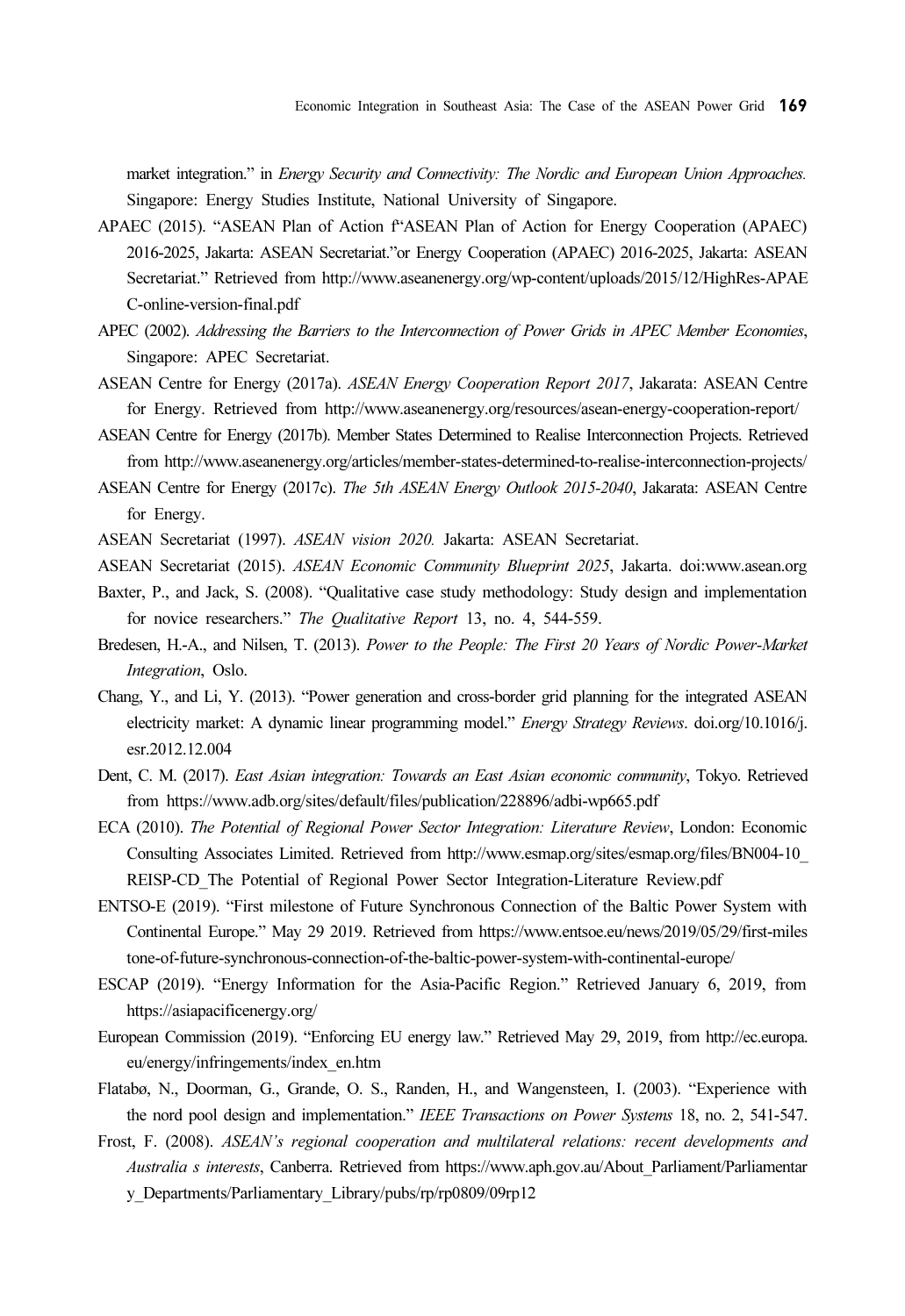- Gao, G., Chen, M., Wang, J., … Wang, K. (2019). "Sufficient or insufficient: Assessment of the intended nationally determined contributions (INDCs) of the world's major greenhouse gas emitters." Frontiers in Engineering Management, 1-19.
- Halawa, E., James, G., Shi, X., Sari, N., and Nepal, R. (2018). "The prospect for an Australian-Asian power grid: A critical appraisal." Energies 11, no. 1, 200.
- Her, Y., Chang, Y., Chun, Y., and Li, Y. (2018). "A cooperative game theoretic approach on the stability of the ASEAN power grid." Energy Economics 75, 492-502.
- Hjalmarsson, E. (2000). "Nord Pool: A power market without market power." Rapport Nr.: Working Papers in Economics 28, 1-39.
- Huang, Y. W., Kittner, N., and Kammen, D. M. (2019). "ASEAN grid flexibility: Preparedness for grid integration of renewable energy." Energy Policy. doi.org/10.1016/j.enpol.2019.01.025
- Huber, M., Roger, A., and Hamacher, T. (2015). "Optimizing long-term investments for a sustainable development of the ASEAN power system." Energy. doi.org/10.1016/j.energy.2015.04.065
- IEA (2015). "Southeast Asia Energy Outlook." World Energy Outlook Special Report. doi.org/10.1787/weo -2013-en
- IEA (2018). "World Energy Statistics." Retrieved July 10, 2019, from https://www.iea.org/classicstats/relate ddatabases/worldenergystatistics/
- IRENA (2018). Renewable Energy Market Analysis: Southeast Asia. Abu Dhabi: IRENA. Retrieved from www.irena.org
- KUL Energy Institute (2015). "The current electricity market design in Europe." KU Leuven Energy Institute.
- Kumar, P. P. (2015). "Malaysia: ASEAN power grid needed to develop region." Anadolu Agency. Retrieved from https://aa.com.tr/en/economy/malaysia-asean-power-grid-needed-to-develop-region/431995
- Lee, K. M. (2017). A New Multilateral Electricity Trading Model for ASEAN, Bangkok, Thailand.
- Li, Y., and Kimura, S. (2016). Achieving an Integrated Electricity Market in Southeast Asia: Addressing the Economic, Technical, Institutional, and Geo-political Barriers. ERIA Research Project Report 2015-16. Retrieved from http://www.eria.org/research/achieving-an-integrated-electricity-market-in-so utheast-asia--br-addressing-the-economic-technical-institutional-and-geo-political-barriers/
- Mercados Energy Markets, Consulting, N. P., and CEEST. (2007). Institutional, Regulatory and Cooperative Framework Model for the Nile Basin Power Trade TT ---Annex 4: Deliverable 4--"Barriers to Power Trade and How to Solve Them", Nile Information System. Retrieved from http://nileis.nilebasin.org/nilei s/taxonomy/term/58
- Mundaca, L. T., Dalhammar, C., and Harnesk, D. (2013). "The integrated NORDIC power market and the deployment of renewable energy technologies: Key lessons and potential implications for the future ASEAN integrated power market." In Energy Market Integration in East Asia: Renewable Energy and its Deployment into the Power System (pp. 25-97). eds. S. Kimura & B. Jacobs. Jakarta: Economic Research Institute for ASEAN and East Asia.
- Olchondra, R. T. (2016). "NGCP aligns plan with Asean power interconnection vision." Philippine Daily Inquirer. Retrieved from https://technology.inquirer.net/47042/ngcp-aligns-plan-with-asean-power-inte rconnection-vision